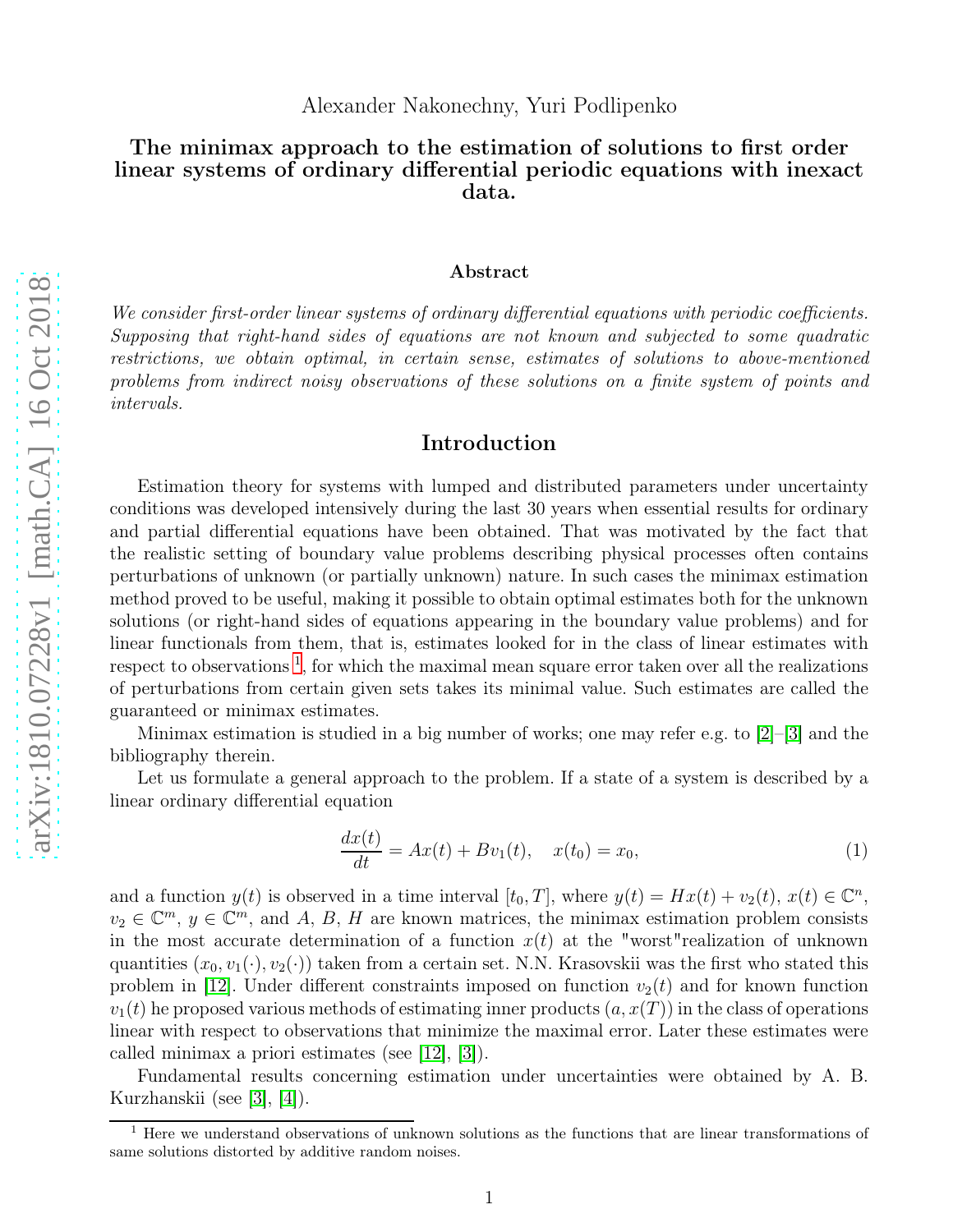The duality principle elaborated in [\[12\]](#page-18-0), [\[3\]](#page-17-1), and [\[2\]](#page-17-0)) proved its efficiency for the determination of minimax estimates [\[2\]](#page-17-0). According to this principle, finding minimax a priori estimates can be reduced to a certain problem of optimal control of the system adjoint to  $(1)$ ; this approach enabled one to obtain, under certain restrictions, recurrent equations, namely, the minimax Kalman–Bucy filter (see [\[2\]](#page-17-0)).

The present paper is devoted to the problem of guaranteed estimation for systems described by first-order linear systems of ordinary differential periodic equations with inexact data. From indirect noisy observations of unknown solutions on a finite system of points and intervals, under quadratic restrictions on unknown right-hand sides of equations, we find the minimax estimates both for the unknown solutions and for linear functionals from them. It is proved that guaranteed estimates and estimation errors are expressed explicitly from the solutions of special systems of linear ordinary differential periodic equations, for which the unique solvability is established.

To do this, we reduce the guaranteed estimation problem to a certain optimal control problem. Solving this optimal control problem, we obtain uniquely solvable system of ODEs via whose solutions the minimax estimates are expressed.

#### Preliminaries and auxiliary results

Let vector-function  $x(t) \in \mathbb{C}^n$  be a solution of the following problem

<span id="page-1-1"></span>
$$
\frac{dx(t)}{dt} = A(t)x(t) + B(t)f(t), \quad t \in \mathbb{R},
$$
\n(2)

where  $A(t) = [a_{ij}(t)]_{i,j=1}^n$  is an  $n \times n$ -matrix and  $B(t) = [b_{ij}(t)], i = 1, ..., n, j = 1, ..., r$ , is an  $n \times r$ -matrix with entries  $a_{ij}(t)$  and  $b_{ij}(t)$  which are continuous T-periodic functions,  $f(t) \in \mathbb{C}^r$ is a T-periodic vector-function such that  $f \in (L^2(0,T))^r$ .

Denote by  $X(t)$  a matrix-valued function  $X(t) = [x_1(t), \ldots, x_n(t)]$  whose columns are linearly independent solutions  $x_1(t), \ldots, x_n(t)$  of the homogeneous system

<span id="page-1-0"></span>
$$
\frac{dx(t)}{dt} = A(t)x(t) \tag{3}
$$

such that  $X(0) = E_n$ , where  $E_n$  is the unit  $n \times n$ -matrix. In this case  $X(t)$  is said to be a normalized fundamental matrix of the equation [\(3\)](#page-1-0).

Further we will assume that the following condition is valid

<span id="page-1-2"></span>
$$
\det(E_n - X(T)) \neq 0. \tag{4}
$$

Here a solution  $x(t)$  of equation [\(2\)](#page-1-1) on the interval  $(0, T)$  is interpreted as a continuous solution of the integral equation

$$
x(t) = x(0) + \int_0^t (A(s)x(s) + B(s)f(s))ds
$$

or, equivalently,  $x(t)$  satisfies the condition  $x(0) = x(T)$  and is absolutely continuous on [0, T] with its derivative  $x'(t)$  satisfying [\(2\)](#page-1-1) on  $(0,T)$  almost everywhere (except on a set of Lebesgue measure 0). Outside of the interval  $[0, T]$ ,  $x(t)$  is supposed to be extended by periodicity to the whole real axis, i.e.,  $x(t+T) = x(t) \ \forall t \in \mathbb{R}$ .

Under the condition [\(4\)](#page-1-2) the unique solvability of the problem

<span id="page-1-3"></span>
$$
\frac{dx(t)}{dt} = A(t)x(t) + B(t)f(t), \quad t \in (0, T),
$$
\n(5)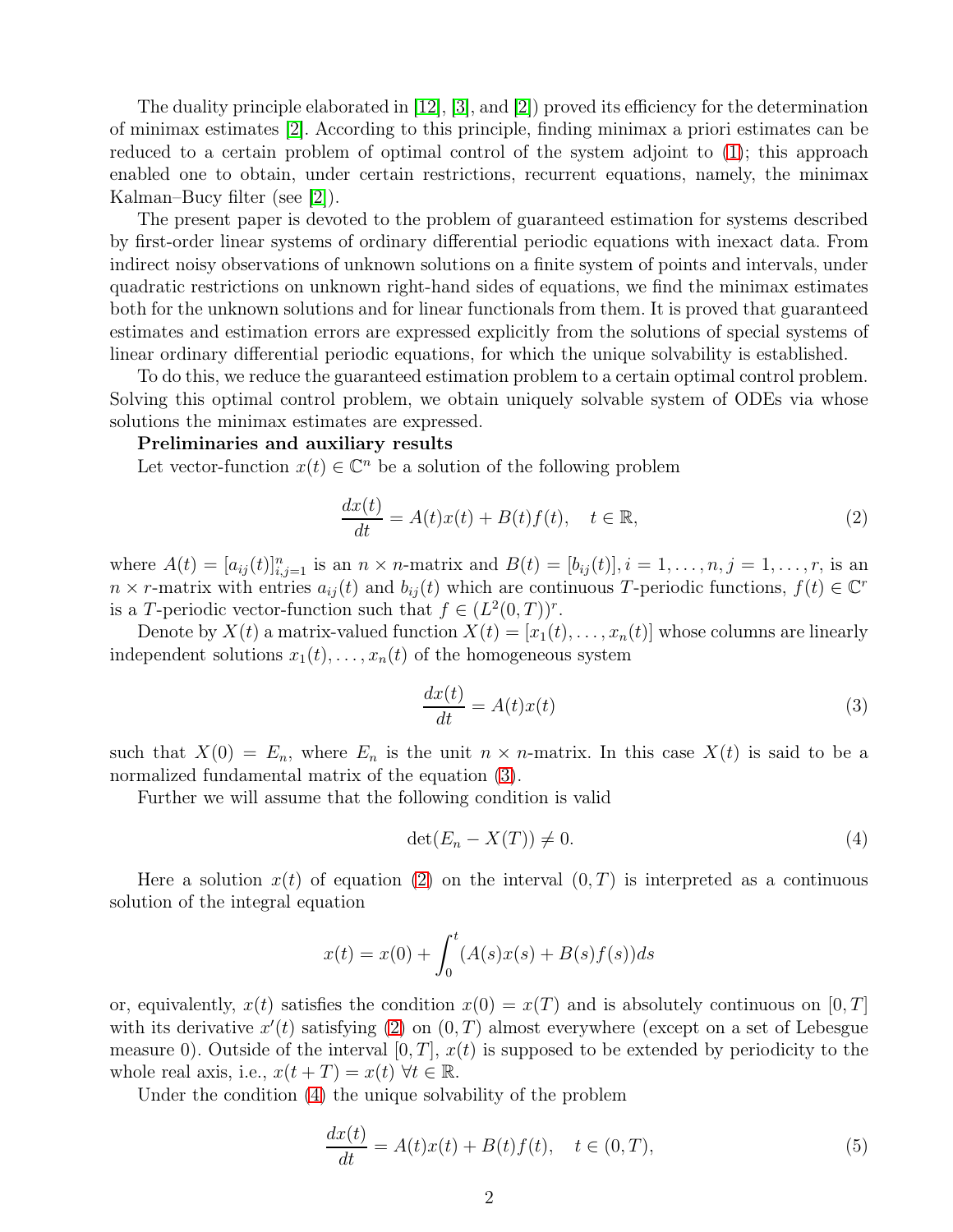<span id="page-2-0"></span>
$$
x(0) = x(T),\tag{6}
$$

or, what is the same, the existance of a unique T-periodical solution of equation [\(2\)](#page-1-1) is established, for example, in  $|7|-|10|$ .

Simultaneously with problem [\(5\)](#page-1-3), [\(6\)](#page-2-0), the following problem: given vector-function  $g(t) \in \mathbb{C}^n$ such that  $g \in (L^2(0,T))^n$ ,  $r_i \in \mathbb{C}^N$ , and  $t_i \in (0,T)$ ,  $0 < t_1 < \cdots < t_N < T$ , find vector-function  $z(t) \in \mathbb{C}^n$  such that

<span id="page-2-2"></span>
$$
-\frac{dz(t)}{dt} = A^*(t)z(t) + g(t), \quad t \in (0, T), \quad t \neq t_i,
$$
\n(7)

<span id="page-2-3"></span>
$$
\Delta z \big|_{t=t_i} = z(t_i + 0) - z(t_i) = r_i, \quad i = 1, ..., N, \quad z(0) = z(T), \tag{8}
$$

is uniquely solvable.<sup>[2](#page-2-1)</sup> In fact, by Theorem 4.1 [\[9\]](#page-17-5) problem  $(7)-(8)$  $(7)-(8)$  will have a unique solution then and only then

<span id="page-2-4"></span>
$$
\det(E_n - Z(T)) \neq 0,\tag{9}
$$

where  $Z(t)$  is a normalized fundamental matrix of the system

$$
-\frac{dz(t)}{dt} = A^*z(t) \tag{10}
$$

adjoint to [\(3\)](#page-1-0). As is known  $Z(t) = [X^*(t)]^{-1}$ . Since  $\det(E_n - X(T)) \neq 0$  then  $E_n - X^*(T)$  is a nonsingular matrix. Multiplying this matrix from the left by  $-[X^*(T)]^{-1}$ , we obtain that the matrix

$$
-[X^*(T)]^{-1}(E_n - X^*(T)) = E_n - Z(T)
$$

is also nonsingular, i.e., condition [\(9\)](#page-2-4) is fulfilled.

In addition, from the results containing in chapter 4 of [\[9\]](#page-17-5) it follows that an a priori estimate

<span id="page-2-8"></span>
$$
||z(t)||_{\mathbb{C}^n} \le K \left\{ \int_0^T ||g(s)||_{\mathbb{C}^n} ds + \sum_{i=1}^N |r_i| \right\} \quad \forall t \in [0, T], \tag{11}
$$

holds, where  $K$  is a constant not depending on  $g$  and  $r_i$ .

Further, the following assertion will be frequently used. If vector-functions  $f(t) \in \mathbb{C}^n$  and  $g(t) \in \mathbb{C}^n$  are absolutely continuous on the closed interval  $[t_1, t_2]$ , then the following integration by parts formula is valid

<span id="page-2-7"></span>
$$
(f(t_2), g(t_2))_n - (f(t_1), g(t_1))_n = \int_{t_1}^{t_2} \left[ \left( f(t), \frac{dg(t)}{dt} \right)_n + \left( g(t), \frac{df(t)}{dt} \right)_n \right] dt,\tag{12}
$$

where by  $(\cdot, \cdot)_n$  we denote here and later on the inner product in  $\mathbb{C}^n$ .

**Lemma 1.** Suppose  $Q$  is a bounded positive<sup>[3](#page-2-5)</sup> Hermitian (self-adjoint) operator in a complex (real) Hilbert space H with bounded inverse  $Q^{-1}$ . Then, the generalized Cauchy–Bunyakovsky inequality

<span id="page-2-6"></span>
$$
|(f,g)_H| \le (Q^{-1}f,f)_H^{1/2}(Qg,g)_H^{1/2} \quad (f,g \in H)
$$
\n(13)

is valid. The equality sign in [\(13\)](#page-2-6) is attained at the element

$$
g = \frac{Q^{-1}f}{(Q^{-1}f, f)_H^{1/2}}.
$$

<span id="page-2-5"></span><span id="page-2-1"></span><sup>&</sup>lt;sup>2</sup>Here and in what follows, by  $\Lambda^*$  we will denote the matrix complex conjugate and transpose of a matrix  $\Lambda$ . <sup>3</sup>That is  $(Qf, f)_H > 0$  when  $f \neq 0$ .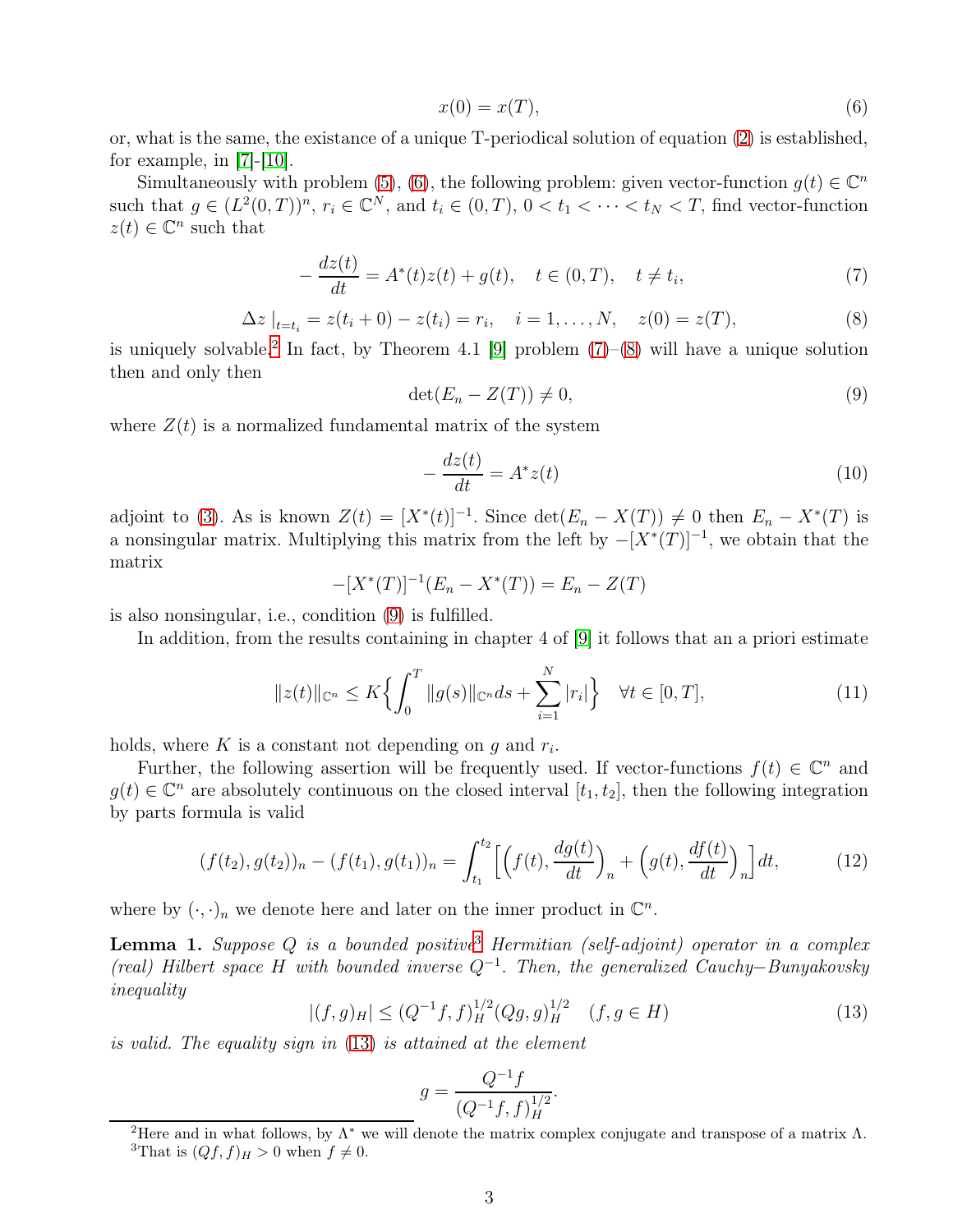*Proof.* Introduce Hilbert space  $\tilde{H}$  consisting of elements of H endowed with inner product

$$
(u,v)_{\tilde{H}} := (Q^{-1}u,v)_H^{1/2}
$$
\n(14)

and norm

$$
||v||_{\tilde{H}} := (Q^{-1}v, v)_H^{1/2}
$$

generated by this inner product. Due to the properties of the operator  $Q$ , the above inner product is well-defined. Setting in the Cauchy−Bunyakovsky inequality

$$
(u,v)_{\tilde{H}} \le ||u||_{\tilde{H}}^{1/2} ||v||_{\tilde{H}}^{1/2}
$$
\n(15)

 $u = f$  and  $v = Qg$ , we obtain

$$
(f, Qg)_{\tilde{H}} \le ||f||_{\tilde{H}}^{1/2} ||Qg||_{\tilde{H}}^{1/2} = (Q^{-1}f, f)_{H}^{1/2} (Q^{-1}Qg, Qg)_{H}^{1/2} = (Q^{-1}f, f)_{H}^{1/2} (Qg, g)_{H}^{1/2},
$$

where the equality is attained when

$$
g = \frac{Q^{-1}f}{(Q^{-1}f, f)_H^{1/2}}.
$$

#### Problem statement

In this section we study minimax estimation problems in the case of point observations and deduce equations generated the minimax estimates of functionals from periodic solutions to the problem

$$
\frac{dx(t)}{dt} = Ax(t) + B(t)f(t), \quad t \in (0, T),
$$
\n(16)

$$
x(0) = x(T). \tag{17}
$$

Let  $t_i$ ,  $i = 1, ..., N$ ,  $0 < t_1 < \cdots < t_N < T$  be a given system of points on the closed interval  $[0, T]$  with  $t_0 = 0$  and  $t_{N+1} = T$  and let  $\Omega_j$ ,  $j = 1, \ldots, M$ , be a given system of subintervals of  $[0, T]$ . The problem is to estimate the expression

<span id="page-3-2"></span>
$$
l(x) = \int_0^T (x(t), l_0(t))_n dt,
$$
\n(18)

from observations of the form

<span id="page-3-0"></span>
$$
y_i = H_i x(t_i) + \xi_i, \quad i = 1, ..., N,
$$
\n(19)

<span id="page-3-1"></span>
$$
y_j(t) = H_j(t)x(t) + \xi_j(t), \quad t \in \Omega_j, \quad j = 1, ..., M,
$$
 (20)

in the class of estimates

$$
\widehat{l(x)} = \sum_{i=1}^{N} (y_i, u_i)_m + \sum_{j=1}^{M} \int_{\Omega_j} (y_j(t), u_j(t))_l dt + c,
$$
\n(21)

linear with respect to observations [\(19\)](#page-3-0), [\(20\)](#page-3-1); here  $x(t)$  is the state of a system described by the Cauchy problem [\(5\)](#page-1-3), [\(6\)](#page-2-0),  $l_0 \in (L^2(0,T))^n$ ,  $H_i$  are  $m \times n$  matrices,  $H_j(t)$  are  $l \times n$  matrices with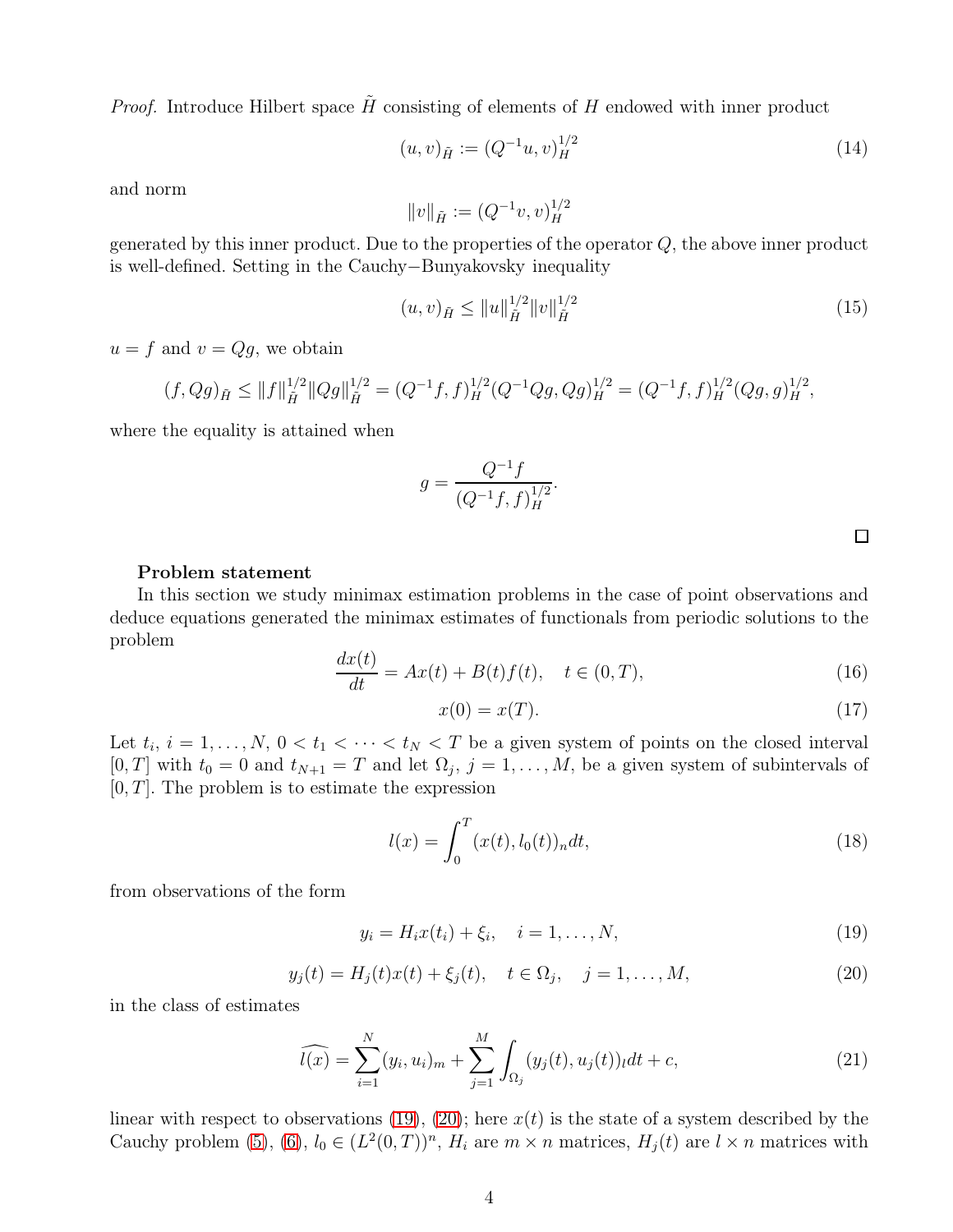the entries that are continuous functions on  $\Omega_j$ ,  $u_i \in \mathbb{C}^m$ ,  $u_j(t)$  are vector-functions belonging to  $(L^2(\Omega_j))^l$ ,  $c \in \mathbb{C}$ . We suppose that  $f \in G_1$ , where

<span id="page-4-1"></span>
$$
G_1 = \left\{ \tilde{f} \in (L^2(0,T))^r : \int_0^T (Q(t)(\tilde{f}(t) - f_0(t)), \tilde{f}(t) - f_0(t))_r dt \le 1 \right\},\tag{22}
$$

 $\xi := (\xi_1, \ldots, \xi_N, \xi_1(\cdot), \ldots, \xi_M(\cdot)) \in G_2$ , where

$$
\xi_i = \begin{pmatrix} \xi_1^{(i)} \\ \vdots \\ \xi_m^{(i)} \end{pmatrix} \quad \text{and} \quad \xi_j(\cdot) = \begin{pmatrix} \xi_1^{(j)}(\cdot) \\ \vdots \\ \xi_l^{(j)}(\cdot) \end{pmatrix}
$$

are estimation errors in [\(19\)](#page-3-0) and [\(20\)](#page-3-1), respectively, that are realizations of random vectors  $\xi_i = \xi_i(\omega) \in \mathbb{C}^m$  and random vector-functions  $\xi_j(t) = \xi_j(\omega, t) \in \mathbb{C}^l$  and  $G_2$  denotes the set of random elements  $\tilde{\xi} = (\tilde{\xi}_1, \ldots, \tilde{\xi}_N, \tilde{\xi}_1(\cdot), \ldots, \tilde{\xi}_M(\cdot)),$  whose components

$$
\tilde{\xi}_i = \begin{pmatrix} \tilde{\xi}_1^{(i)} \\ \vdots \\ \tilde{\xi}_m^{(i)} \end{pmatrix} \quad \text{and} \quad \tilde{\xi}_j(\cdot) = \begin{pmatrix} \tilde{\xi}_1^{(j)}(\cdot) \\ \vdots \\ \tilde{\xi}_l^{(j)}(\cdot) \end{pmatrix}
$$

are uncorrelated, have zero means,  $\mathbb{E} \tilde{\xi}_i = 0$ , and  $\mathbb{E} \tilde{\xi}_j(\cdot) = 0$ , with finite second moments  $\mathbb{E} |\tilde{\xi}_i|^2$ and  $\mathbb{E} \|\tilde{\xi}_j(\cdot)\|_{(L^2(\Omega_j))^l}^2$ , and unknown correlation matrices  $\tilde{R}_i = \mathbb{E}\tilde{\xi}_i \tilde{\xi}_i^* = [r_{jk}^{(i)}]_{j,k=1}^m$  with entries  $r_{jk}^{(i)} = \mathbb{E} \tilde{\xi}_j^{(i)}$  $\begin{array}{c} \bar{j}^{(i)} \bar{\tilde{\zeta}}^{(i)} \ \bar{j}^{(j)} \end{array}$ (i) and unknown correlation matrices  $\tilde{R}_j(t,s) = \mathbb{E}\tilde{\xi}_j(t)\tilde{\xi}_j^*(s)$  satisfying the conditions

<span id="page-4-2"></span>
$$
\sum_{i=1}^{N} Sp\left[D_i\tilde{R}_i\right] \le 1,\tag{23}
$$

and

<span id="page-4-3"></span>
$$
\sum_{j=1}^{M} \int_{\Omega_j} Sp \left[ D_j(t) \tilde{R}_j(t, t) \right] dt \le 1.
$$
\n(24)

correspondingly, where  $D_i = [d_{jk}^{(i)}]_{j,k=1}^m$  and  $D_j(t)$  are Hermitian positive definite  $m \times m$  and  $l \times l$ -matrices, respectively <sup>[4](#page-4-0)</sup>. Here in [\(22\)](#page-4-1),  $f_0 \in (L^2(0,T))^r$  is a prescribed vector,  $Q(t)$  is a Hermitian positive definite matrix.

Set  $u := (u_1, \ldots, u_N, u_1(\cdot), \ldots, u_M(\cdot)) \in \mathbb{C}^{N \times m} \times (L^2(\Omega_1))^l \times \cdots \times (L^2(\Omega_M))^l =: H.$  Norm in space  $H$  is defined by

$$
||u||_H = \left\{ \sum_{i=1}^N ||u_i||_{\mathbb{C}^m}^2 + \sum_{j=1}^M ||u_j(\cdot)||_{(L^2(\Omega_j))^l} \right\}^{1/2}.
$$

Definition 1. The estimate

<span id="page-4-4"></span>
$$
\widehat{l(x)} = \sum_{i=1}^{N} (y_i, \hat{u}_i)_m + \sum_{j=1}^{M} \int_{\Omega_j} (y_j(t), \hat{u}_j(t))_l dt + \hat{c},
$$
\n(25)

<span id="page-4-0"></span><sup>4</sup>Sp  $D := \sum_{i=1}^{l} d_{ii}$  denotes the trace of the matrix  $D = \{d_{ij}\}_{i,j=1}^{l}$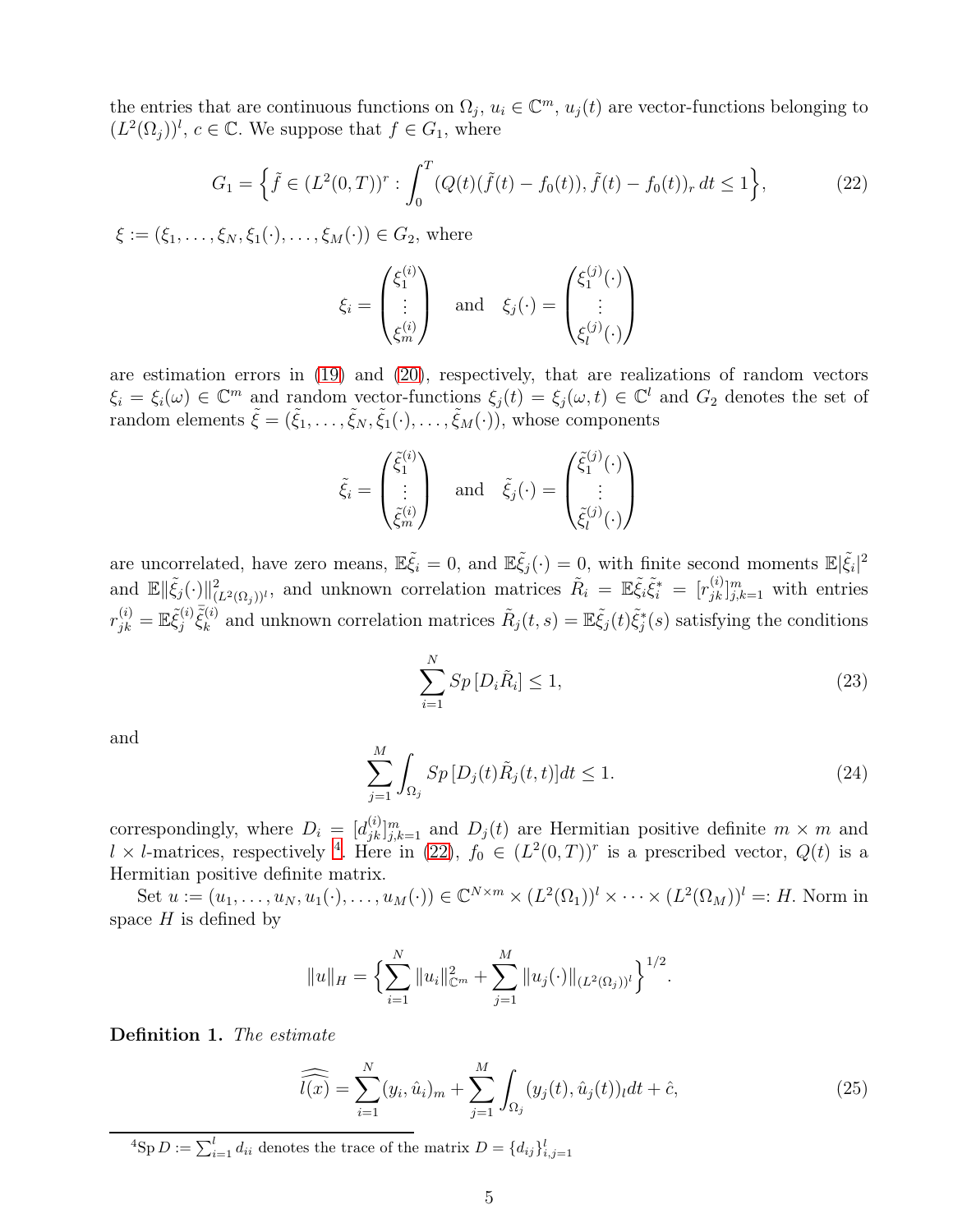in which elements  $\hat{u}_i$ ,  $\hat{u}_j(\cdot)$ , and a number  $\hat{c}$  are determined from the condition

$$
\inf_{u \in H, c \in \mathbb{C}} \sigma(u, c) = \sigma(\hat{u}, \hat{c}), \tag{26}
$$

where

$$
\sigma(u, c) = \sup_{\tilde{f} \in G_1, \tilde{\xi} \in G_2} \mathbb{E}|l(\tilde{x}) - \tilde{l}(\tilde{x})|^2,
$$
  

$$
\widehat{l(\tilde{x})} = \sum_{i=1}^N (\tilde{y}_i, u_i)_m + \sum_{j=1}^M \int_{\Omega_j} (\tilde{y}_j(t), u_j(t))_l dt + c,
$$
\n(27)

<span id="page-5-1"></span> $\tilde{y}_i = H_i \tilde{x}(t_i) + \tilde{\xi}_i, \quad i = 1, ..., N, \quad \tilde{y}_j(t) = H_j(t)\tilde{x}(t) + \tilde{\xi}_j(t), \quad j = 1, ..., M,$ (28)

and  $\tilde{x}(t)$  is the solution to the problem [\(5\)](#page-1-3), [\(6\)](#page-2-0) at  $f(t) = \tilde{f}(t)$ , will be called the minimax estimate of expression [\(18\)](#page-3-2).

The quantity

$$
\sigma := \{\sigma(\hat{u}, \hat{c})\}^{1/2} \tag{29}
$$

will be called the error of the minimax estimation of  $l(x)$ .

#### Main results

For any fixed  $u = (u_1, \ldots, u_N, u_1(\cdot), \ldots, u_M(\cdot)) \in \mathbb{C}^{N \times m} \times (L^2(\Omega_1))^l \times \cdots \times (L^2(\Omega_M))^l = H$ introduce the vector-function  $z(t; u)$  as a unique solution to the problem<sup>[5](#page-5-0)</sup>

<span id="page-5-2"></span>
$$
-\frac{dz(t;u)}{dt} = A^*(t)z(t;u) + l_0(t) - \sum_{j=1}^M \chi_{\Omega_j}(t)H_j^*(t)u_j(t), \quad t \in (0,T), \quad t \neq t_i,
$$
 (30)

<span id="page-5-4"></span>
$$
\Delta z(\cdot; u) \big|_{t=t_i} = z(t_i + 0; u) - z(t_i; u) = H_i^* u_i, \quad i = 1, \dots, N, \quad z(T; u) = z(0; u), \tag{31}
$$

where  $\chi_{\Omega}(t)$  is a characteristic function of the set  $\Omega$ .

**Lemma 2.** Finding the minimax estimate of functional  $l(x)$  is equivalent to the problem of optimal control of the system [\(33\)](#page-6-0) with the cost function

<span id="page-5-3"></span>
$$
I(u) = \int_0^T (\tilde{Q}(t)z(t;u), z(t;u))_n dt + \sum_{i=1}^N (D_i^{-1}u_i, u_i)_m + \sum_{j=1}^M \int_{\Omega_j} (D_j^{-1}(t)u_j(t), u_j(t))_l dt \to \inf_{u \in H'} (32)
$$

where  $\tilde{Q}(t) = B(t)Q^{-1}(t)B^*(t)$ .

*Proof.* Denote by  $z_i(t; u)$  restriction of function  $z(t; u)$  to a subinterval  $(t_{i-1}, t_i)$  of the interval  $(0, T)$  and extend it from this subinterval to the ends  $t_{i-1}$  and  $t_i$  by continuity. Then

$$
L^* z_1(t; u) = l_0(t) - \sum_{j=1}^M \chi_{\Omega_j}(t) H_j^*(t) u_j(t), \quad 0 =: t_0 < t < t_1, \quad z_2(t_1; u) = z_1(t_1; u) + H_1^* u_1,
$$
  

$$
L^* z_2(t; u) = l_0(t) - \sum_{j=1}^M \chi_{\Omega_j}(t) H_j^*(t) u_j(t), \quad t_1 < t < t_2, \quad z_3(t_2; u) = z_2(t_2; u) + H_2^* u_2,
$$

<span id="page-5-0"></span><sup>&</sup>lt;sup>5</sup>Here and in what follows we assume that if a function is piecewise continuous then it is continuous from the left.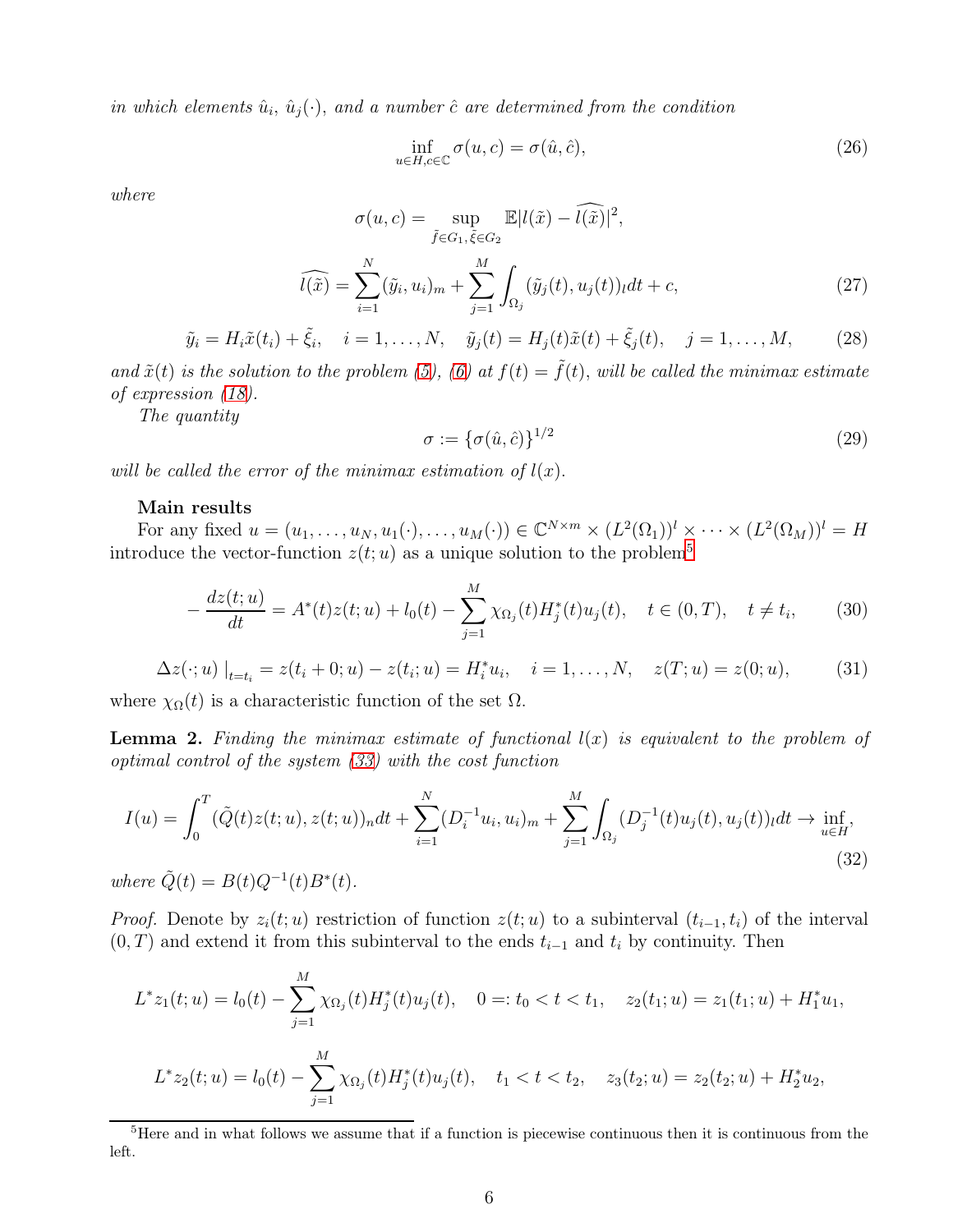<span id="page-6-0"></span>
$$
L^*z_i(t;u) = l_0(t) - \sum_{j=1}^M \chi_{\Omega_j}(t)H_j^*(t)u_j(t), \quad t_{i-1} < t < t_i, \quad z_{i+1}(t_i;u) = z_i(t_i;u) + H_i^*u_i,\tag{33}
$$

$$
L^* z_N(t; u) = l_0(t) - \sum_{j=1}^M \chi_{\Omega_j}(t) H_j^*(t) u_j(t), \quad t_{N-1} < t < t_N, \quad z_{N+1}(t_N; u) = z_N(t_N; u) + H_N^* u_N,
$$

$$
L^* z_{N+1}(t; u) = L^* z_{N+1}(t) = l_0(t)
$$
  

$$
- \sum_{j=1}^M \chi_{\Omega_j}(t) H_j^*(t) u_j(t), \quad t_N < t < t_{N+1} := T, \quad z_{N+1}(T; u) = z_1(0; u),
$$

where

$$
z_{i+1}(t_i; u) := z_{i+1}(t_i + 0; u), \quad z_i(t_i; u) := z_i(t_i - 0; u), \quad i = 1, ..., N,
$$
  

$$
L^* z_i(t; u) := -\frac{dz_i(t; u)}{dt} - A^*(t)z_i(t; u), \quad t_{i-1} < t < t_i, \quad i = 1, ..., N + 1.
$$

Obviously,

=

$$
z(t; u) = \begin{cases} z_1(t; u), & 0 = t_0 < t \le t_1; \\ \dots & \dots & \dots \\ z_i(t; u), & t_{i-1} < t \le t_i; \\ \dots & \dots & \dots \\ z_{N+1}(t), & t_N < t \le t_{N+1} = T, \quad z(0) = z(T). \end{cases}
$$

Let  $\tilde{x}$  be a solution to problem [\(5\)](#page-1-3), [\(6\)](#page-2-0) at  $f(t) = \tilde{f}(t)$ . From [\(18\)](#page-3-2) with  $x = \tilde{x}$ , [\(28\)](#page-5-1), and the integration by parts formula [\(12\)](#page-2-7) with  $f(t) = \tilde{x}(t), g(t) = z(t; u)$ , we obtain

$$
l(\tilde{x}) - \widehat{l(\tilde{x})} = \sum_{i=1}^{N+1} \int_{t_{i-1}}^{t_i} (\tilde{x}(t), l_0(t))_n dt - \sum_{i=1}^{N} (\tilde{y}_i, u_i)_m - \sum_{j=1}^{M} \int_{\Omega_j} (\tilde{y}_j(t), u_j(t))_l dt - c
$$
  
\n
$$
= \sum_{i=1}^{N+1} \int_{t_{i-1}}^{t_i} (\tilde{x}(t), l_0(t) - \sum_{j=1}^{M} \chi_{\Omega_j}(t) H_j^*(t) u_j(t))_n dt - \sum_{i=1}^{N} (\tilde{x}(t_i), H_i^* u_i)_n - \sum_{i=1}^{N} (\tilde{\xi}_i, u_i)_m
$$
  
\n
$$
- \sum_{j=1}^{M} \int_{\Omega_j} (\tilde{\xi}_j(t), u_j(t))_l dt - c
$$
  
\n
$$
= \sum_{i=1}^{N+1} \int_{t_{i-1}}^{t_i} (\tilde{x}(t), -\frac{dz_i(t; u)}{dt} - A^*(t) z_i(t; u))_n dt - \sum_{i=1}^{N} (\tilde{x}(t_i), H_i^* u_i)_n - \sum_{i=1}^{N} (\tilde{\xi}_i, u_i)_m
$$
  
\n
$$
- \sum_{j=1}^{M} \int_{\Omega_j} (\tilde{\xi}_j(t), u_j(t))_l dt - c
$$
  
\n
$$
\sum_{i=1}^{N+1} ((\tilde{x}(t_{i-1}), z_i(t_{i-1}; u))_n - (\tilde{x}(t_i), z_i(t_i; u))_n) + \sum_{i=1}^{N+1} \int_{t_{i-1}}^{t_i} (\frac{d\tilde{x}(t)}{dt} - A(t)\tilde{x}(t), z_i(t; u))_n dt
$$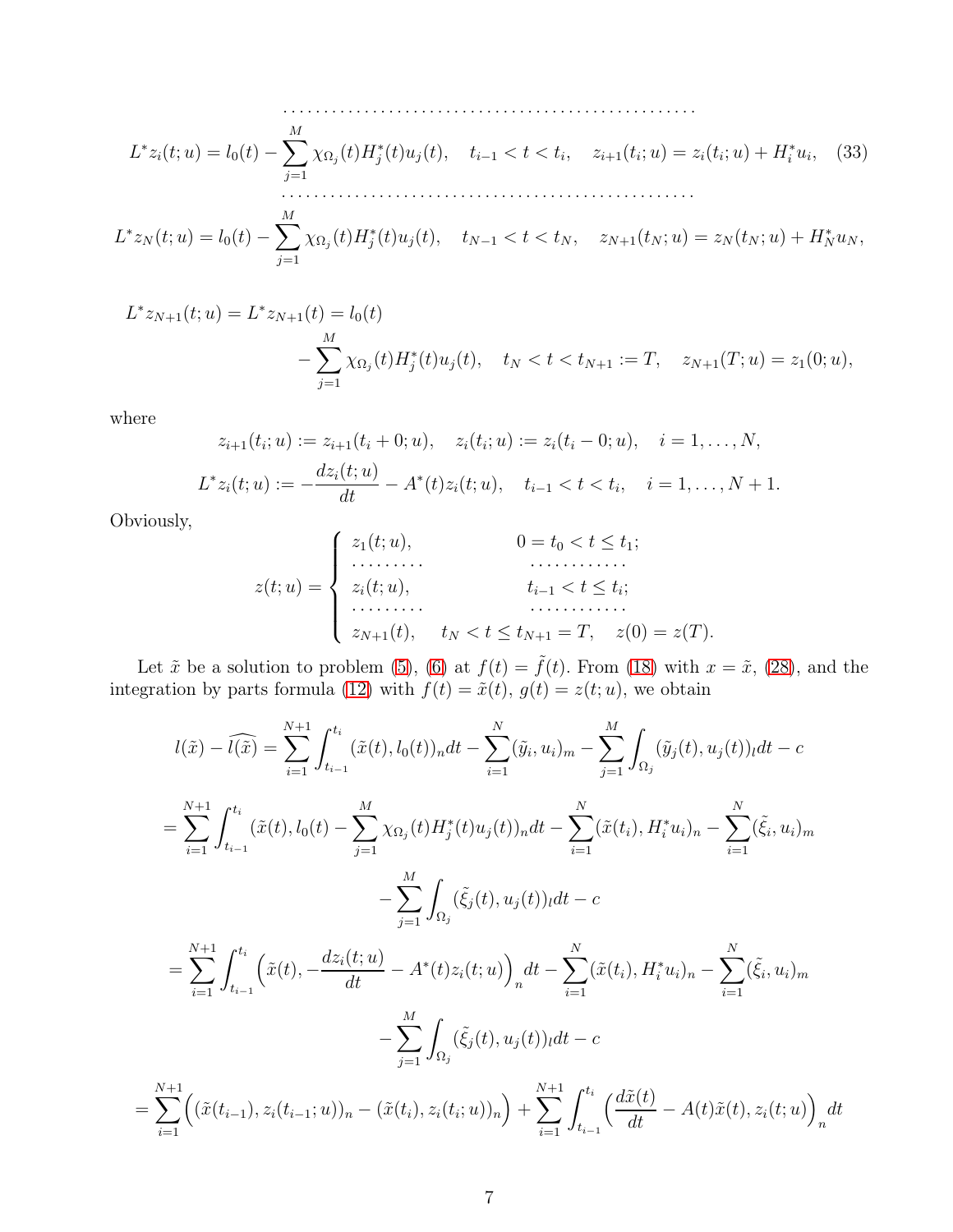$$
-\sum_{i=1}^{N} (\tilde{x}(t_i), z_{i+1}(t_i; u) - z_i(t_i; u))_n - \sum_{i=1}^{N} (\tilde{\xi}_i, u_i)_m - \sum_{j=1}^{M} \int_{\Omega_j} (\tilde{\xi}_j(t), u_j(t))_l dt - c = (x(t_0), z_1(t_0; u))_n
$$

$$
-(z_1(x(t_1), t_1; u))_n + \sum_{i=2}^{N} (\tilde{x}(t_{i-1}), z_i(t_{i-1}; u))_n - (\tilde{x}(t_i), z_i(t_i; u))_n) + (\tilde{x}(t_N), z_{N+1}(t_N))_n
$$

$$
-(\tilde{x}(t_{N+1}), z_{N+1}(t_{N+1}))_n + \sum_{i=1}^{N+1} \int_{t_{i-1}}^{t_i} (B(t)\tilde{f}(t), z_i(t; u))_n dt
$$

$$
-\sum_{i=1}^{N} (\tilde{x}(t_i), z_{i+1}(t_i; u) - z_i(t_i; u))_n - \sum_{i=1}^{N} (\tilde{\xi}_i, u_i)_m - \sum_{j=1}^{M} \int_{\Omega_j} (\tilde{\xi}_j(t), u_j(t))_l dt - c.
$$

Taking into account that

$$
\sum_{i=2}^{N} (\tilde{x}(t_{i-1}), z_i(t_{i-1}; u))_n + (\tilde{x}(t_N), z_{N+1}(t_N))_n = \sum_{i'=1}^{N-1} (\tilde{x}(t_{i'}), z_{i'+1}(t_{i'}; u))_n + (\tilde{x}(t_N), z_{N+1}(t_N))_n
$$

$$
= \sum_{i=1}^{N} (\tilde{x}(t_i), z_{i+1}(t_i; u))_n,
$$

from latter equalities, we have

$$
l(\tilde{x}) - \widehat{l(\tilde{x})} = \sum_{i=1}^{N+1} \int_{t_{i-1}}^{t_i} \left( B(t) \tilde{f}(t), z_i(t; u) \right)_n dt - \sum_{i=1}^N (\tilde{\xi}_i, u_i)_m - \sum_{j=1}^M \int_{\Omega_j} (\tilde{\xi}_j(t), u_j(t))_l dt - c
$$
  

$$
= \int_0^T \left( B(t) \tilde{f}(t), z(t; u) \right)_n dt - \sum_{i=1}^N (\tilde{\xi}_i, u_i)_m - \sum_{j=1}^M \int_{\Omega_j} (\tilde{\xi}_j(t), u_j(t))_l dt - c.
$$
 (34)

<span id="page-7-0"></span>The latter equality yields

<span id="page-7-1"></span>
$$
\mathbb{E}[l(\tilde{x}) - \widehat{l(\tilde{x})}] = \int_0^T \left(\tilde{f}(t), B^*(t)z(t; u)\right)_r dt - c.
$$
\n(35)

Taking into consideration the known relationship

$$
\mathbb{D}\eta = \mathbb{E}|\eta|^2 - |\mathbb{E}\eta|^2 \tag{36}
$$

that couples the variance  $\mathbb{D}\eta = \mathbb{E}|\eta - \mathbb{E}\eta|^2$  of random variable  $\eta$  with its expectation  $\mathbb{E}\eta$ , in which  $\eta$  is determined by right-hand side of [\(34\)](#page-7-0) and noncorrelatedness of  $\tilde{\xi}_i = (\tilde{\xi}_1^{(i)})$  $(\begin{smallmatrix} i\ 1 \end{smallmatrix},\ldots,\tilde{\xi}_m^{(i)})^T$ and  $\tilde{\xi}_j(\cdot) = (\tilde{\xi}_1^{(j)})$  $\tilde{\xi}_l^{(j)}(\cdot),\ldots,\tilde{\xi}_l^{(j)}$  $\binom{[j]}{l}(\cdot)$ <sup>T</sup>, from the equalities [\(34\)](#page-7-0) and [\(35\)](#page-7-1) we find

$$
\mathbb{E}|l(\tilde{x}) - \widehat{l(\tilde{x})}|^2 = \Big|\int_0^T \Big(\tilde{f}(t), B^*(t)z(t; u)\Big)_r dt - c\Big|^2 + \mathbb{E}\Big|\sum_{i=1}^N (\tilde{\xi}_i, u_i)_m + \sum_{j=1}^M \int_{\Omega_j} (\tilde{\xi}_j(t), u_j(t))_l dt\Big|^2
$$
  
=  $\Big|\int_0^T \Big(\tilde{f}(t) - f_0(t), B^*(t)z(t; u)\Big)_r dt + \int_0^T \Big(f_0(t), B^*(t)z(t; u)\Big)_r dt - c\Big|^2$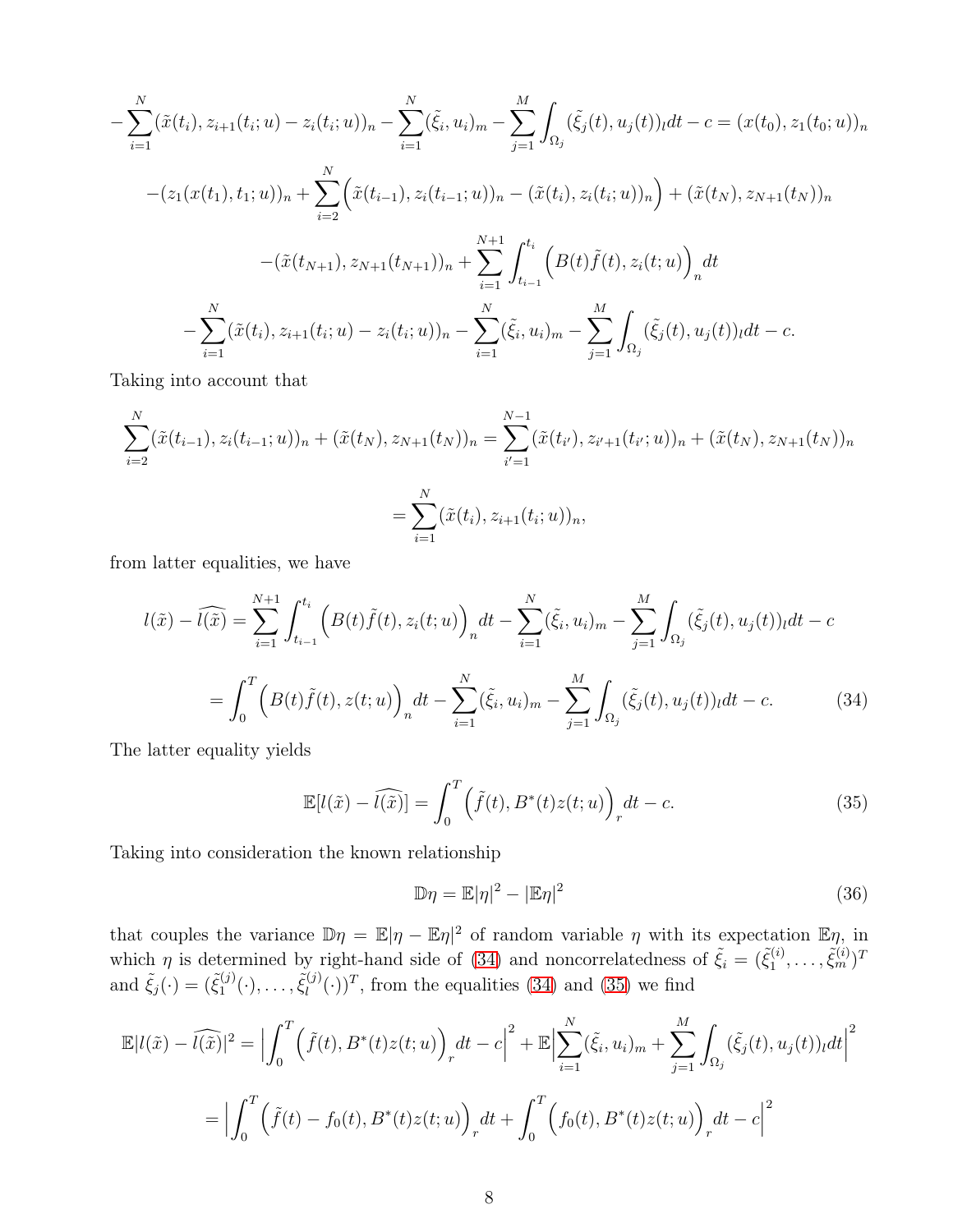$$
+\mathbb{E}\Big|\sum_{i=1}^N(\tilde{\xi}_i,u_i)_m\Big|^2+\mathbb{E}\Big|\sum_{j=1}^M\int_{\Omega_j}(\tilde{\xi}_j(t),u_j(t))_ldt\Big|^2.
$$

Thus,

$$
\inf_{c \in \mathbb{C}} \sigma(u, c) = \inf_{c \in \mathbb{C}} \sup_{\tilde{f} \in G_1, \tilde{\xi} \in G_2} \mathbb{E}[l(\tilde{x}) - \tilde{l}(\tilde{x})]^2 =
$$
\n
$$
= \inf_{c \in \mathbb{C}} \sup_{\tilde{f} \in G_1} \left| \int_0^T \left( \tilde{f}(t) - f_0(t), B^*(t)z(t; u) \right)_r dt + \int_0^T \left( f_0(t), B^*(t)z(t; u) \right)_r dt - c \right|^2
$$
\n
$$
+ \sup_{\tilde{\xi} \in G_2} \left( \mathbb{E} \left| \sum_{i=1}^N (\tilde{\xi}_i, u_i)_m \right|^2 + \mathbb{E} \left| \sum_{j=1}^M \int_{\Omega_j} (\tilde{\xi}_j(t), u_j(t))_l dt \right|^2 \right)
$$
\n(37)

Set

<span id="page-8-0"></span>
$$
y := \int_0^T \left( \tilde{f}(t) - f_0(t), B^*(t)z(t; u) \right)_r dt,
$$
  

$$
d = c - \int_0^T \left( f_0(t), B^*(t)z(t; u) \right)_r dt.
$$

Then Lemma 1 and [\(22\)](#page-4-1) imply

$$
|y| \leq \left| \int_0^T (Q^{-1}(t)B^*(t)z(t;u), B^*(t)z(t;u))_r dt \right|^{1/2} \left| \int_{t_0}^{t_1} (Q(t)(\tilde{f}(t) - f_0(t)), \tilde{f}(t) - f_0(t))_r dt \right|^{1/2}
$$
  

$$
\leq \left| \int_0^T (\tilde{Q}(t)z(t;u), z(t;u))_n dt \right|^{1/2} =: l. \tag{38}
$$

The direct substitution shows that last inequality is transformed to an equality at  $f^{(0)} \in G_1$ , where  $\mathbf{R}^*(\lambda, \ell)$ 

$$
f^{(0)} = f_0 \pm \frac{Q^{-1}B^*(\cdot)z(\cdot;u)}{(Q^{-1}(\cdot)B^*(\cdot)z(\cdot;u),B^*(\cdot)z(\cdot;u))_{(L^2(t_0,t_1))^r}^{1/2}}.
$$

Taking into account the equality

$$
\inf_{d \in \mathbb{C}} \sup_{|y| \le l} |y - d|^2 = l^2,
$$

we find

$$
\inf_{c \in \mathbb{C}} \sup_{\tilde{f} \in G_1} \Big| \int_0^T \Big( \tilde{f}(t) - f_0(t), B^*(t)z(t; u) \Big)_r dt + \int_0^T \Big( f_0(t), B^*(t)z(t; u) \Big)_r dt - c \Big|^2
$$
  

$$
= l^2 = \int_0^T (\tilde{Q}(t)z(t; u), z(t; u))_n dt,
$$
 (39)

where the infimum over  $c$  is attained at

<span id="page-8-2"></span><span id="page-8-1"></span>
$$
c = \int_0^T \left( f_0(t), B^*(t)z(t; u) \right)_r dt.
$$
 (40)

Calculate the last term on the right-hand side of [\(37\)](#page-8-0). Applying Lemma 1, we have

$$
\mathbb{E}\left|\sum_{i=1}^N(\tilde{\xi}_i,u_i)_m\right|^2 \leq \mathbb{E}\left[\sum_{i=1}^N(D_i^{-1}u_i,u_i)_m\cdot\sum_{i=1}^N(D_i\tilde{\xi}_i,\tilde{\xi}_i)_m\right]
$$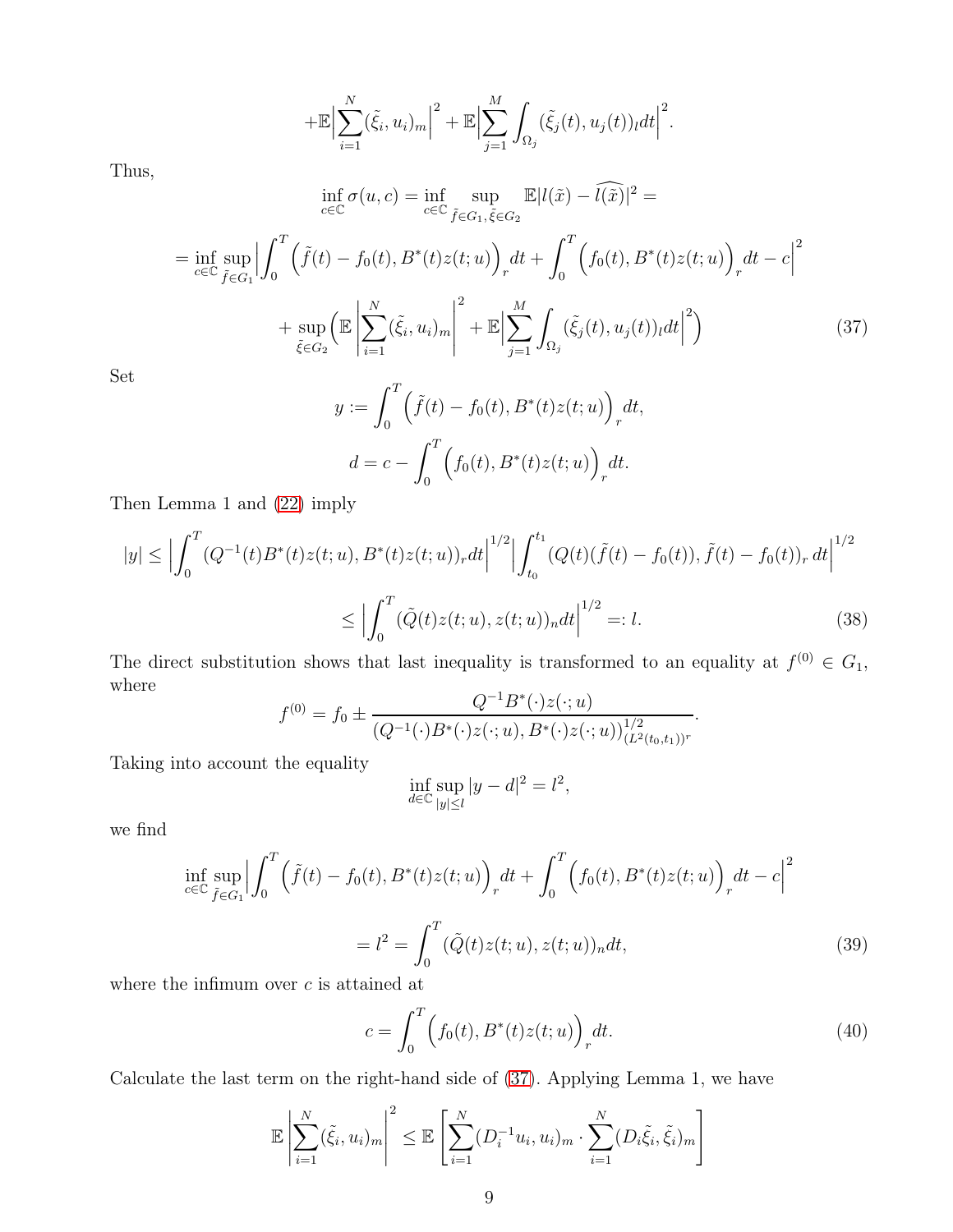<span id="page-9-0"></span>
$$
= \sum_{i=1}^{N} (D_i^{-1} u_i, u_i)_m \cdot \mathbb{E}\left[\sum_{i=1}^{N} (D_i \tilde{\xi}_i, \tilde{\xi}_i)_m\right].
$$
 (41)

Transform the last factor on the right-hand side of [\(41\)](#page-9-0):

$$
\mathbb{E}\left[\sum_{i=1}^{N} (D_i \tilde{\xi}_i, \tilde{\xi}_i)_m\right] = \sum_{i=1}^{N} \mathbb{E}\left(\sum_{j=1}^{m} \sum_{k=1}^{m} d_{jk}^{(i)} \tilde{\xi}_k^{(i)} \overline{\tilde{\xi}}_j^{(i)}\right) = \sum_{i=1}^{N} \sum_{j=1}^{m} \sum_{k=1}^{m} d_{jk}^{(i)} \mathbb{E}\tilde{\xi}_k^{(i)} \overline{\tilde{\xi}}_j^{(i)}
$$

$$
\sum_{i=1}^{N} \sum_{j=1}^{m} \sum_{k=1}^{m} d_{jk}^{(i)} r_{kj}^{(i)} = \sum_{i=1}^{N} Sp\left[D_i \tilde{R}_i\right].
$$

Analogously,

$$
\mathbb{E}\Big|\sum_{j=1}^M\int_{\Omega_j}(\tilde{\xi}_j(t),u_j(t))_ldt\Big|^2\leq \sum_{j=1}^M\int_{\Omega_j}(D_j^{-1}(t)u_j(t),u_j(t))_ldt\cdot \mathbb{E}\left[\sum_{j=1}^M\int_{\Omega_j}(D_j(t)\tilde{\xi}_j(t),\tilde{\xi}_j(t))_ldt\right]
$$

and

$$
\mathbb{E}\left[\sum_{j=1}^{M}\int_{\Omega_{j}}(D_{j}(t)\tilde{\xi}_{j}(t),\tilde{\xi}_{j}(t))_{l}dt\right]=\sum_{j=1}^{M}\int_{\Omega_{j}}Sp[D_{j}(t)\tilde{R}_{j}(t,t)]dt
$$

Taking into account [\(23\)](#page-4-2) and [\(240](#page-4-3) we deduce from [\(41\)](#page-9-0)

$$
\mathbb{E}\left|\sum_{i=1}^{N}(u_{i},\tilde{\xi}_{i})_{m}\right|^{2} + \mathbb{E}\left|\sum_{j=1}^{M}\int_{\Omega_{j}}(\tilde{\xi}_{j}(t),u_{j}(t))_{l}dt\right|^{2} \leq \sum_{i=1}^{N}(D_{i}^{-1}u_{i},u_{i})_{m} + \sum_{j=1}^{M}\int_{\Omega_{j}}(D_{j}^{-1}(t)u_{j}(t),u_{j}(t))_{l}dt
$$

It is not difficult to check that here, the equality sign is attained at the element

<span id="page-9-1"></span>
$$
\xi^{(0)} = (\xi_1^{(0)}, \dots, \xi_N^{(0)}, \xi_1^{(0)}(\cdot), \dots, \xi_M^{(0)}(\cdot)) \in G_2
$$

with

$$
\xi_i^{(0)} = \frac{\eta D_i^{-1} u_i}{\left[\sum_{i=1}^N \left(D_i^{-1} u_i, u_i\right)_m\right]^{1/2}}, \quad i = 1, \dots, N,
$$
  

$$
\xi_j^{(0)}(t) = \frac{\eta D_j^{-1}(t) u_j(t)}{\left[\sum_{j=1}^M \int_{\Omega_j} \left(D_j^{-1}(t) u_j(t), u_j(t)\right)_l dt\right]^{1/2}}, \quad j = 1, \dots, M,
$$

where  $\eta$  is a random variable such that  $\mathbb{E}\eta = 0$  and  $\mathbb{E}|\eta|^2 = 1$ . Hence,

$$
\sup_{\tilde{\xi}\in G_2} \left( \mathbb{E} \left| \sum_{i=1}^N (\tilde{\xi}_i, u_i)_m \right|^2 + \mathbb{E} \left| \sum_{j=1}^M \int_{\Omega_j} (\tilde{\xi}_j(t), u_j(t))_l dt \right|^2 \right)
$$
\n
$$
= \sum_{i=1}^N (D_i^{-1} u_i, u_i)_m + \sum_{j=1}^M \int_{\Omega_j} (D_j^{-1}(t) u_j(t), u_j(t))_l dt. \quad (42)
$$

The statement of the lemma follows now from  $(37), (39), (40)$  $(37), (39), (40)$  $(37), (39), (40)$  $(37), (39), (40)$  and  $(42)$ . The proof is complete.  $\Box$ 

Further in the proof of Theorem [1](#page-10-0) stated below, it will be shown that solving the optimal control problem  $(30)–(32)$  $(30)–(32)$  is reduced to solving some system of differential equations.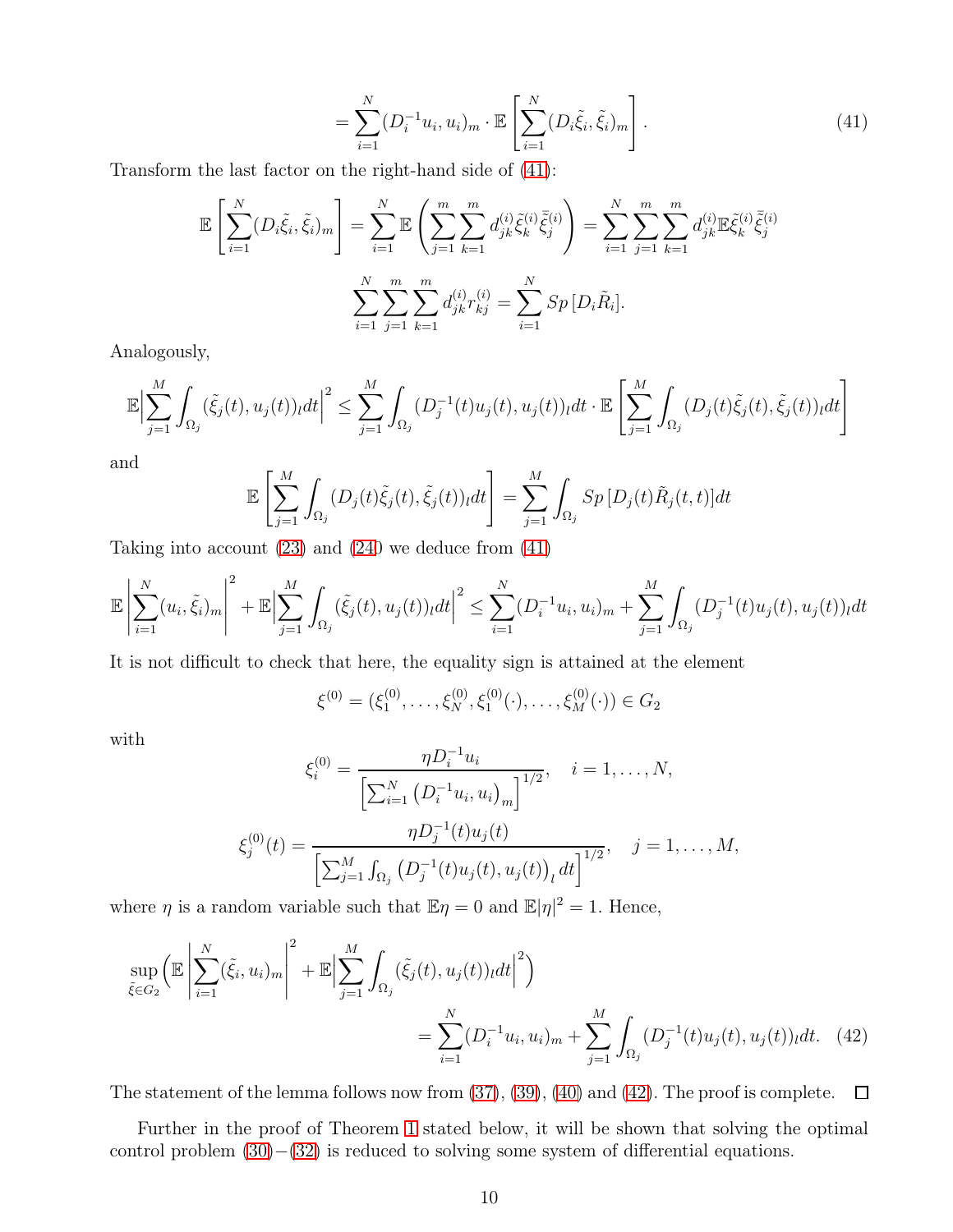<span id="page-10-0"></span>**Theorem 1.** The minimax estimate  $\widehat{l(x)}$  of expression  $l(x)$  has the form

<span id="page-10-6"></span>
$$
\widehat{l(x)} = \sum_{i=1}^N (y_i, \hat{u}_i)_m + \sum_{j=1}^M \int_{\Omega_j} (y_j(t), \hat{u}_j(t))_l dt + \hat{c} = l(\hat{x}),
$$

where

$$
\hat{u}_i = D_i H_i p(t_i), \quad i = 1, ..., N, \quad \hat{u}_j(t) = D_j(t) H_j(t) p(t),
$$
\n
$$
j = 1, ..., M, \quad \hat{c} = \int_0^T \left( f_0(t), B^*(t) \hat{z}(t) \right)_r dt, \quad (43)
$$

and vector-functions  $p(t)$ ,  $\hat{z}(t)$ , and  $\hat{x}(t)$  are determined from the solution of the systems of equations

<span id="page-10-1"></span>
$$
-\frac{d\hat{z}(t)}{dt} = A^*(t)\hat{z}(t) + l_0(t) - \sum_{j=1}^M \chi_{\Omega_j}(t)H_j^*(t)D_j(t)H_j(t)p(t), \quad t \in (0, T), \quad t \neq t_i,
$$
 (44)

$$
\Delta \hat{z} \big|_{t=t_i} = \hat{z}(t_i + 0) - \hat{z}(t_i) = H_i^* D_i H_i p(t_i), \quad i = 1, ..., N, \quad \hat{z}(T) = \hat{z}(0), \tag{45}
$$

$$
\frac{dp(t)}{dt} = A(t)p(t) + \tilde{Q}(t)\hat{z}(t), \quad t \in (0, T), \quad t \neq t_i,
$$
\n(46)

<span id="page-10-2"></span>
$$
\Delta p \big|_{t=t_i} = p(t_i + 0) - p(t_i) = 0, \quad i = 1, ..., N, \quad p(0) = p(T) \tag{47}
$$

and

<span id="page-10-3"></span>
$$
-\frac{d\hat{p}(t)}{dt} = A^*(t)\hat{p}(t) - \sum_{j=1}^M \chi_{\Omega_j}(t)H_j^*(t)D_j(t)[H_j(t)\hat{x}(t) - y_j(t)], \quad t \in (0, T), \quad t \neq t_i,
$$
 (48)

<span id="page-10-7"></span>
$$
\Delta \hat{p}\big|_{t=t_i} = \hat{p}(t_i + 0) - \hat{p}(t_i) = H_i^* D_i[H_i \hat{x}(t_i) - y_i], \quad i = 1, ..., N, \quad \hat{p}(T) = \hat{p}(0), \tag{49}
$$

$$
\frac{d\hat{x}(t)}{dt} = A(t)\hat{x}(t) + \tilde{Q}(t)\hat{p}(t) + B(t)f_0(t), \quad t \in (0, T), \quad t \neq t_i,
$$
\n(50)

<span id="page-10-4"></span>
$$
\Delta \hat{x} \big|_{t=t_i} = \hat{x}(t_i + 0) - \hat{x}(t_i) = 0, \quad i = 1, ..., N, \quad \hat{x}(0) = \hat{x}(T), \tag{51}
$$

respectively. Problems  $(44) - (47)$  $(44) - (47)$  $(44) - (47)$  and  $(48) - (51)$  $(48) - (51)$  $(48) - (51)$  are uniquely solvable. Equations  $(48) - (51)$ are fulfilled with probability 1.

The minimax estimation error  $\sigma$  is determined by the formula

<span id="page-10-5"></span>
$$
\sigma = [l(p)]^{1/2}.
$$
\n(52)

*Proof.* First notice that that functional  $I(u)$  can be represented in the form

$$
I(u) = \int_0^T (\tilde{Q}(t)z(t;u), z(t;u))_n dt + \sum_{i=1}^N (D_i^{-1}u_i, u_i)_m
$$
  
+ 
$$
\sum_{j=1}^M \int_{\Omega_j} (D_j^{-1}(t)u_j(t), u_j(t))_l dt = \tilde{I}(u) + L(u) + C, \quad (53)
$$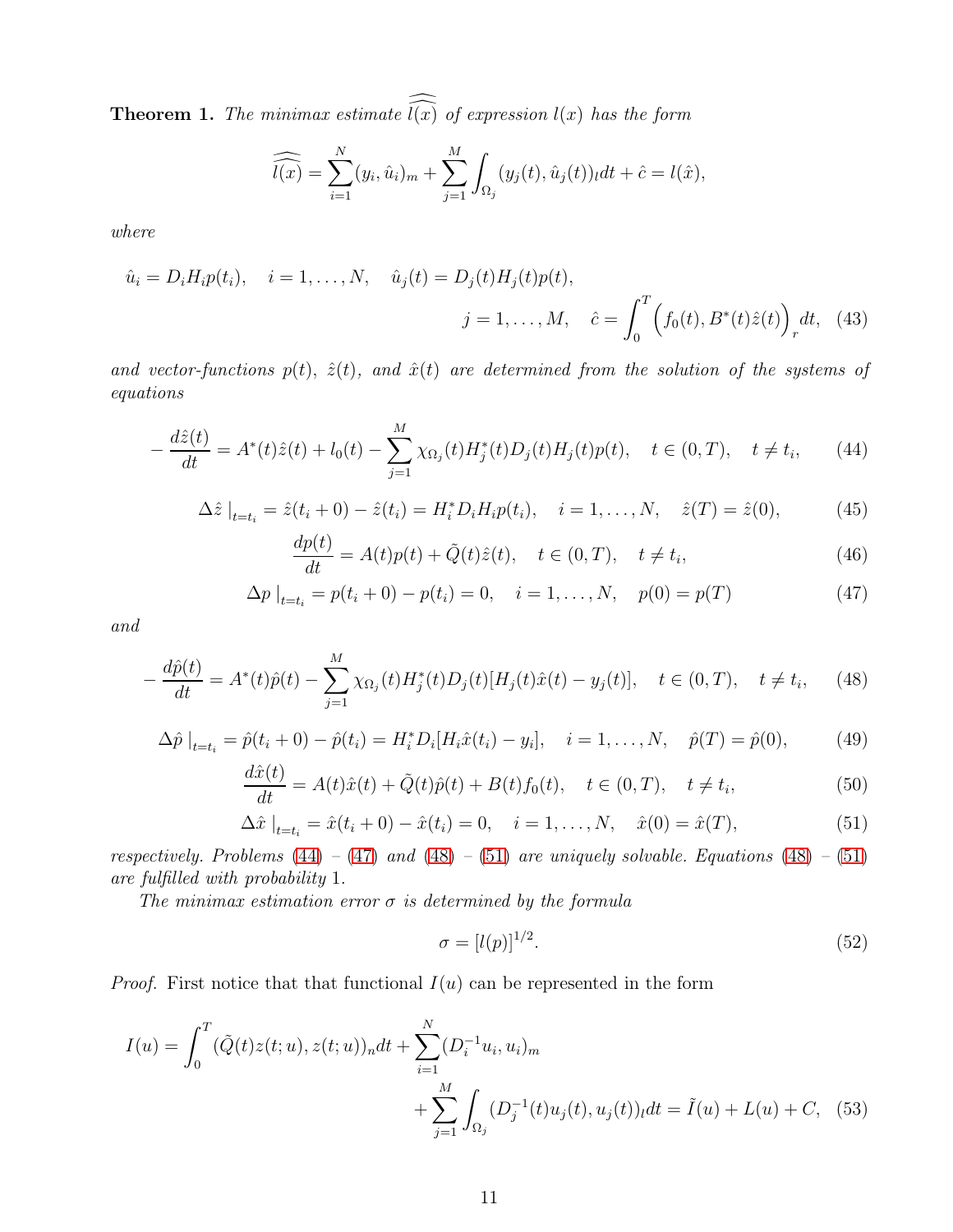where

$$
\tilde{I}(u) = \int_0^T (Q(t)\tilde{z}(t;u), \tilde{z}(t;u))_n dt + \sum_{i=1}^N (D_i^{-1}u_i, u_i)_m + \sum_{j=1}^M \int_{\Omega_j} (D_j^{-1}(t)u_j(t), u_j(t))_l dt,
$$
  

$$
L(u) = \int_0^T (Q(t)z^0(t), \tilde{z}(t;u))_n dt, \quad C = \int_0^T (Q(t)z^0(t), z^0(t))_n dt,
$$

 $\tilde{z}(t;u)$  is a solution of problem [\(33\)](#page-6-0) at  $l_0(t) = 0$  and  $z^0(t)$  is a solution of the same problem at  $u=0.$ 

From [\(11\)](#page-2-8) we obtain

$$
\|\tilde{z}(\cdot;u)\|_{(L^2(t_0,T))^n} \leq c_1 \|u\|_H,
$$

whence,

$$
\tilde{I}(u) \le c_2 \Big( \|\tilde{z}(\cdot; u)\|_{(L^2(t_0,T))^n}^2 + \|u\|_{H}^2 \Big) \le c_3 \|u\|_{H}^2,
$$

where  $c_1, c_2$ , and  $c_3$  are constants. This inequality means that quadratic form  $\tilde{I}(u)$  is continuous in the space H. Analogously we can show that  $L(u)$  is a linear continuous functional in H.

It follows from here that  $I(u)$  is a continuous strictly convex functional on H. Then, by Corollary 1.8.3 from [\[6\]](#page-17-6),  $I(u)$  is a weak lower semicontinuous strictly convex functional on H. Therefore, since

$$
I(u) \ge \sum_{i=1}^{N} (D_i^{-1}u_i, u_i)_m + \sum_{j=1}^{M} \int_{\Omega_j} (D_j^{-1}(t)u_j(t), u_j(t))_l dt \ge c \|u\|_H^2 \quad \forall u \in H, \text{ c=const},
$$

then, by Theorems 13.2 and 13.4 (see [\[5\]](#page-17-7)), there exists one and only one element  $\hat{u} \in H$  such that  $I(\hat{u}) = \inf_{u \in H} I(u)$ . Hence, for any fixed  $v \in H$  and  $\tau \in \mathbb{R}$  the functions  $s_1(\tau) := I(\hat{u} + \tau v)$ and  $s_2(\tau) := I(\hat{u} + i\tau v)$  reach their minimums at a unique point  $\tau = 0$ , so that

<span id="page-11-0"></span>
$$
\frac{d}{d\tau}I(\hat{u} + \tau v)\Big|_{\tau=0} = 0 \quad \text{and} \quad \frac{d}{d\tau}I(\hat{u} + i\tau v)\Big|_{\tau=0} = 0,
$$
\n(54)

where  $i = \sqrt{-1}$ . Since  $z(t; \hat{u} + \tau v) = z(t; \hat{u}) + \tau \tilde{z}(t; v)$ , where  $\tilde{z}(t; v)$  is a unique solution to problem [\(30\)](#page-5-2), [\(31\)](#page-5-4) at  $l_0 = 0$  and  $u = v$ , from [\(32\)](#page-5-3) and [\(54\)](#page-11-0), we obtain

$$
0 = \text{Re}\Big\{\sum_{i=1}^{N+1}\int_{t_{i-1}}^{t_i} (\tilde{Q}(t)z_i(t;\hat{u}), \tilde{z}_i(t;v))_n dt + \sum_{i=1}^N (D_i^{-1}\hat{u}_i, v_i)_m + \sum_{j=1}^M \int_{\Omega_j} (D_j^{-1}(t)\hat{u}_j(t), v_j(t))_l dt \Big\},
$$

and

$$
0 = \text{Im}\Big\{\sum_{i=1}^{N+1} \int_{t_{i-1}}^{t_i} (\tilde{Q}(t)z_i(t;\hat{u}), \tilde{z}_i(t;v))_n dt + \sum_{i=1}^N (D_i^{-1}\hat{u}_i, v_i)_m + \sum_{j=1}^M \int_{\Omega_j} (D_j^{-1}(t)\hat{u}_j(t), v_j(t))_l dt \Big\},\
$$

where  $\tilde{z}_i(t; v)$  have the same sense as  $z_i(t; u)$ ,  $i = 1, ..., N + 1$  (see page [7\)](#page-6-0). Whence,

<span id="page-11-1"></span>
$$
0 = \sum_{i=1}^{N+1} \int_{t_{i-1}}^{t_i} (\tilde{Q}(t)z_i(t; \hat{u}), \tilde{z}_i(t; v))_n dt + \sum_{i=1}^N (D_i^{-1}\hat{u}_i, v_i)_m + \sum_{j=1}^M \int_{\Omega_j} (D_j^{-1}(t)\hat{u}_j(t), v_j(t))_l dt. \tag{55}
$$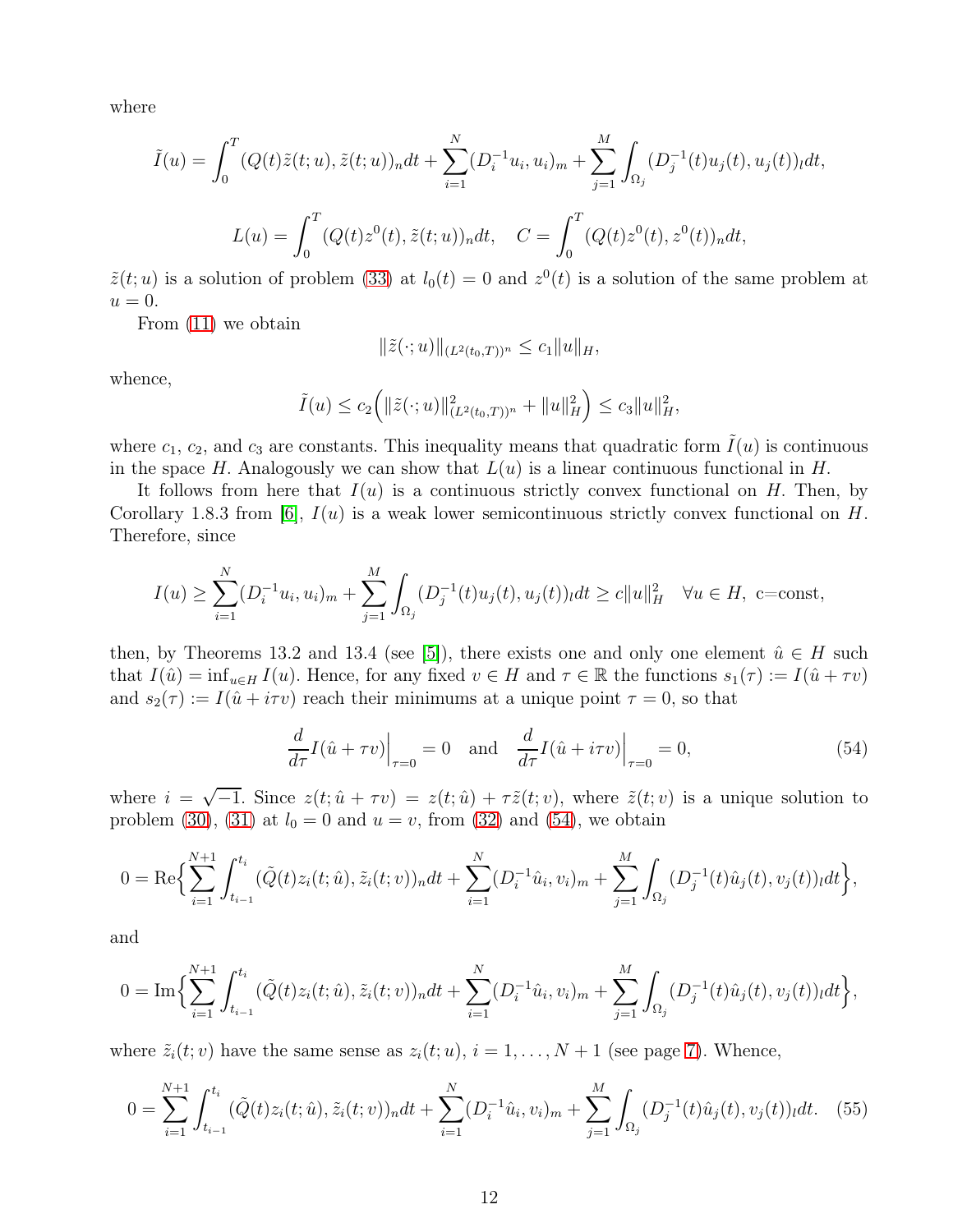Let  $p(t)$  be a solution of the problem

$$
\frac{dp(t)}{dt} = A(t)p(t) + \tilde{Q}(t)\hat{z}(t;\hat{u}), \quad t \in (0,T), \quad t \neq t_i,
$$
\n(56)

$$
\Delta p(t) \big|_{t=t_i} = p(t_i + 0) - p(t_i) = 0, \quad i = 1, ..., N, \quad p(0) = p(T) \tag{57}
$$

and  $p_i(t)$  be restriction of  $p(t)$  to  $(t_{i-1}, t_i)$  extended by continuity to  $t_{i-1}$  and  $t_i$ ,  $i = 1, ..., N+1$ , satisfying the equations

$$
Lp_1(t) = \tilde{Q}(t)z_1(t; \hat{u}), \quad 0 = t_0 < t < t_1, \quad p_1(t_0) = p_{N+1}(t_{N+1}),
$$
\n
$$
Lp_2(t) = \tilde{Q}(t)z_2(t; \hat{u}), \quad t_1 < t < t_2, \quad p_2(t_1) = p_1(t_1),
$$
\n
$$
\dots
$$
\n
$$
Lp_i(t) = \tilde{Q}(t)z_i(t; \hat{u}), \quad t_{i-1} < t < t_i, \quad p_i(t_{i-1}) = p_{i-1}(t_{i-1}),
$$
\n
$$
Lp_N(t) = \tilde{Q}(t)z_N(t; \hat{u}), \quad t_{N-1} < t < t_N, \quad p_N(t_N) = p_{N-1}(t_N),
$$
\n
$$
Lp_{N+1}(t) = \tilde{Q}(t)z_{N+1}(t), \quad t_N < t < t_{N+1} = T, \quad p_{N+1}(t_N) = p_N(t_N),
$$
\n
$$
(58)
$$

where

$$
L p_i(t) := \frac{dp_i(t)}{dt} - A(t)p_i(t), \quad t_{i-1} < t < t_i, \quad i = 1, \dots, N+1.
$$

Then we have

$$
\sum_{i=1}^{N+1} \int_{t_{i-1}}^{t_i} (\tilde{Q}(t)z_i(t; \hat{u}), \tilde{z}_i(t; v))_n dt = \sum_{i=1}^{N+1} \int_{t_{i-1}}^{t_i} \left(\frac{dp_i(t)}{dt} - A(t)p_i(t), \tilde{z}_i(t; v)\right)_n dt
$$
  
\n
$$
= \sum_{i=1}^{N+1} \left( (p_i(t_i), \tilde{z}_i(t_i; v))_n - (p_i(t_{i-1}), \tilde{z}_i(t_{i-1}; v))_n \right)
$$
  
\n
$$
+ \sum_{i=1}^{N+1} \int_{t_{i-1}}^{t_i} \left( p_i(t), -\frac{d\tilde{z}_i(t; v)}{dt} - A^*(t)\tilde{z}_i(t; v) \right)_n dt
$$
  
\n
$$
= \sum_{i=1}^{N} (p_i(t_i), \tilde{z}_i(t_i; v))_n + (p_{N+1}(t_{N+1}), \tilde{z}_{N+1}(t_{N+1}; v))_n - (p_1(t_0), \tilde{z}_1(t_0; v))_n
$$
  
\n
$$
- \sum_{i=2}^{N+1} (p_i(t_{i-1}), \tilde{z}_i(t_{i-1}; v))_n = \sum_{i=1}^{N} (p_i(t_i), \tilde{z}_i(t_i; v))_n - \sum_{i=1}^{N} (p_{i+1}(t_i), \tilde{z}_{i+1}(t_i; v))_n
$$
  
\n
$$
= - \sum_{j=1}^{M} \int_{\Omega_j} (p(t), H_j^*(t)v_j(t))_n dt + \sum_{i=1}^{N} (p_i(t_i), \tilde{z}_i(t_i; v) - \tilde{z}_{i+1}(t_i; v))_n
$$
  
\n
$$
= - \sum_{j=1}^{M} \int_{\Omega_j} (p(t), H_j^*(t)v_j(t))_n dt - \sum_{i=1}^{N} (p_i(t_i), H_i^*v_i)_n.
$$
 (59)

From  $(55)$  and  $(59)$ , we find

<span id="page-12-1"></span><span id="page-12-0"></span>
$$
\hat{u}_i = D_i H_i p_i(t_i), \quad i = 1, ..., N, \quad \hat{u}_j(t) = D_j(t) H_j(t) p(t), \quad j = 1, ..., M. \tag{60}
$$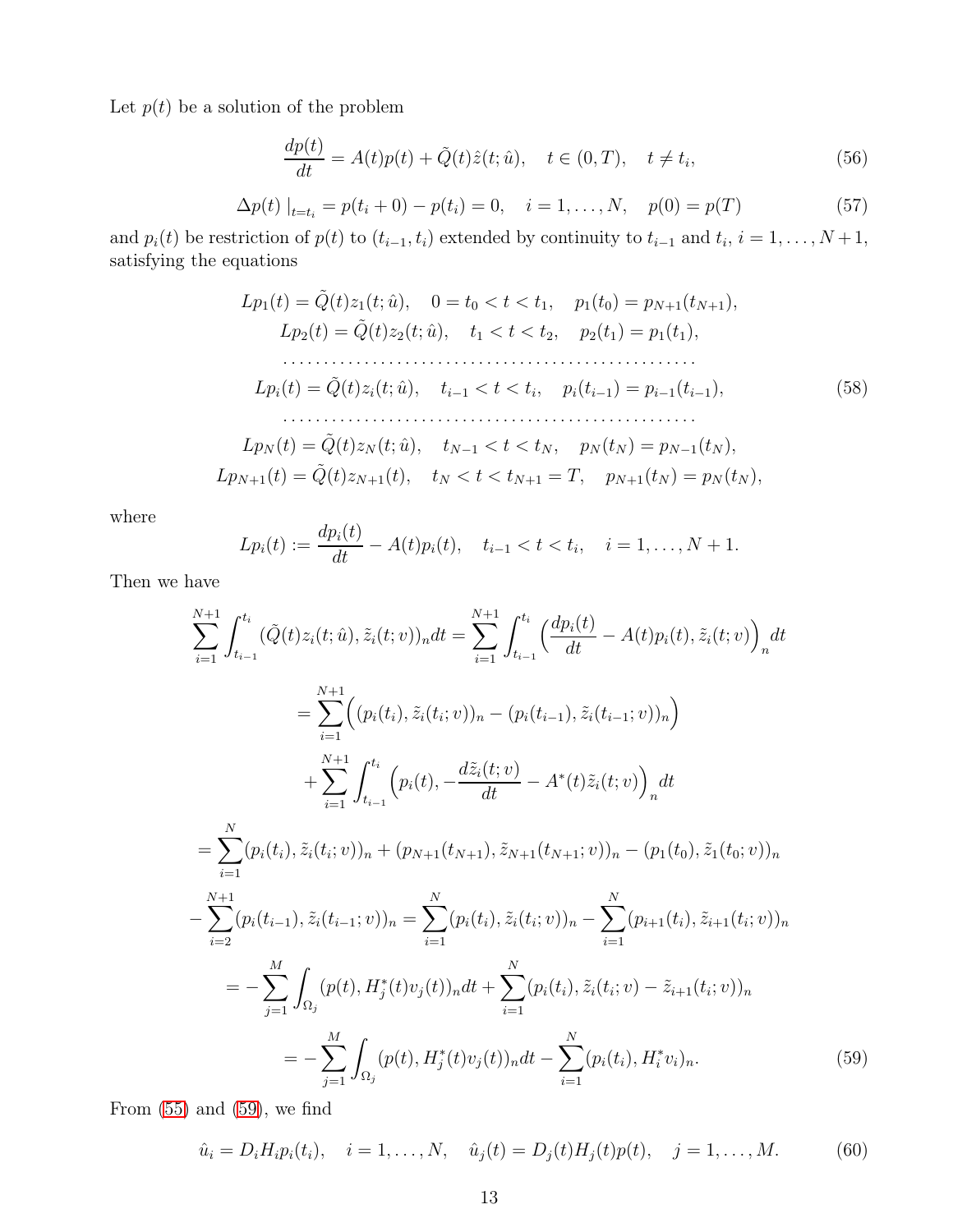Setting

$$
u = \hat{u} = (D_1 H_1 p_1(t_1), \dots, D_i H_i p_i(t_i), \dots, D_N H_N p_N(t_N),
$$
  

$$
D_1(t) H_1(t) p(t), \dots, D_j(t) H_j(t) p(t), \dots, D_M(t) H_M(t) p(t))
$$

in [\(40\)](#page-8-2) and [\(33\)](#page-6-0) and denoting  $\hat{z}(t) = z(t; \hat{u})$ , we see that  $\hat{z}(t)$  and  $p(t)$  satisfy system [\(44\)](#page-10-1) – [\(47\)](#page-10-2); the unique solvability of this system follows from the fact that functional  $I(u)$  has one minimum point  $\hat{u}$ .

Now let us establish that  $\sigma = [l(p)]^{1/2}$ . Substituting expression [\(60\)](#page-12-1) to [\(32\)](#page-5-3), we obtain

$$
\sigma(\hat{u}, \hat{c}) = I(\hat{u}) = \sum_{i=1}^{N+1} \int_{t_{i-1}}^{t_i} (\tilde{Q}(t)\hat{z}_i(t), \hat{z}_i(t))_n dt + \sum_{i=1}^N (H_i p_i(t_i), D_i H_i p_i(t_i))_m + \sum_{j=1}^M \int_{\Omega_j} (H_j(t)p(t), D_j(t)H_j(t)p(t))_l dt.
$$
 (61)

But

$$
\sum_{i=1}^{N+1} \int_{t_{i-1}}^{t_i} (\tilde{Q}(t)\hat{z}_i(t), \hat{z}_i(t))_n dt = \sum_{i=1}^{N+1} \int_{t_{i-1}}^{t_i} \left(\frac{dp_i(t)}{dt} - A(t)p_i(t), \hat{z}_i(t)\right)_n dt
$$
  
\n
$$
= \sum_{i=1}^{N+1} \left( (p_i(t_i), \hat{z}_i(t_i))_n - (p_i(t_{i-1}), \hat{z}_i(t_{i-1}))_n \right)
$$
  
\n
$$
+ \sum_{i=1}^{N+1} \int_{t_{i-1}}^{t_i} \left( p_i(t), -\frac{d\hat{z}_i(t)}{dt} - A^*(t)\hat{z}_i(t) \right)_n dt
$$
  
\n
$$
= \sum_{i=1}^{N+1} \int_{t_{i-1}}^{t_i} (p_i(t), l_0(t) - \sum_{i=1}^N (p_i(t_i), H_i^* D_i H_i p_i(t_i))_n - \sum_{j=1}^M \chi_{\Omega_j}(t) H_j^*(t) D_j(t) H_j(t) p(t))_n dt
$$
  
\n
$$
= l(p) - \sum_{i=1}^N (H_i p_i(t_i), D_i H_i p_i(t_i))_m - \sum_{j=1}^M \int_{\Omega_j} (H_j(t) p(t), D_j(t) H_j(t) p(t))_n dt
$$
(62)

The representation [\(52\)](#page-10-5) follows from [\(61\)](#page-13-0) and [\(62\)](#page-13-1).

<span id="page-13-1"></span>Prove that

<span id="page-13-2"></span><span id="page-13-0"></span>
$$
\widehat{l(x)} = l(\hat{x}).\tag{63}
$$

We should note, first of all that unique solvability of problem  $(48) - (51)$  $(48) - (51)$  at realizations  $y_i$ ,  $i = 1, \ldots, N$ , that belong with probability 1 to the space  $\mathbb{R}^m$  can be proved similarly as to the problem  $(44) - (47)$  $(44) - (47)$  $(44) - (47)$ .

Denote by  $\hat{p}_i(t)$  and  $\hat{x}_i(t)$  restrictions of  $\hat{p}(t)$  and  $\hat{x}(t)$ , respectively, to  $(t_{i-1}, t_i)$ ,  $i = 1, \ldots, N + 1$ 1, extended by continuity to their ends. Using [\(25\)](#page-4-4), [\(43\)](#page-10-6), and [\(49\)](#page-10-7), we have

$$
\widehat{l(x)} = \sum_{i=1}^{N} (y_i, \hat{u}_i)_m + \sum_{j=1}^{M} \int_{\Omega_j} (y_j(t), \hat{u}_j(t))_l dt + \hat{c}
$$

$$
= \sum_{i=1}^{N} (y_i, D_i H_i p_i(t_i))_m + \sum_{j=1}^{M} \int_{\Omega_j} (y_j(t), D_j(t) H_j(t) p(t))_l dt + \hat{c}
$$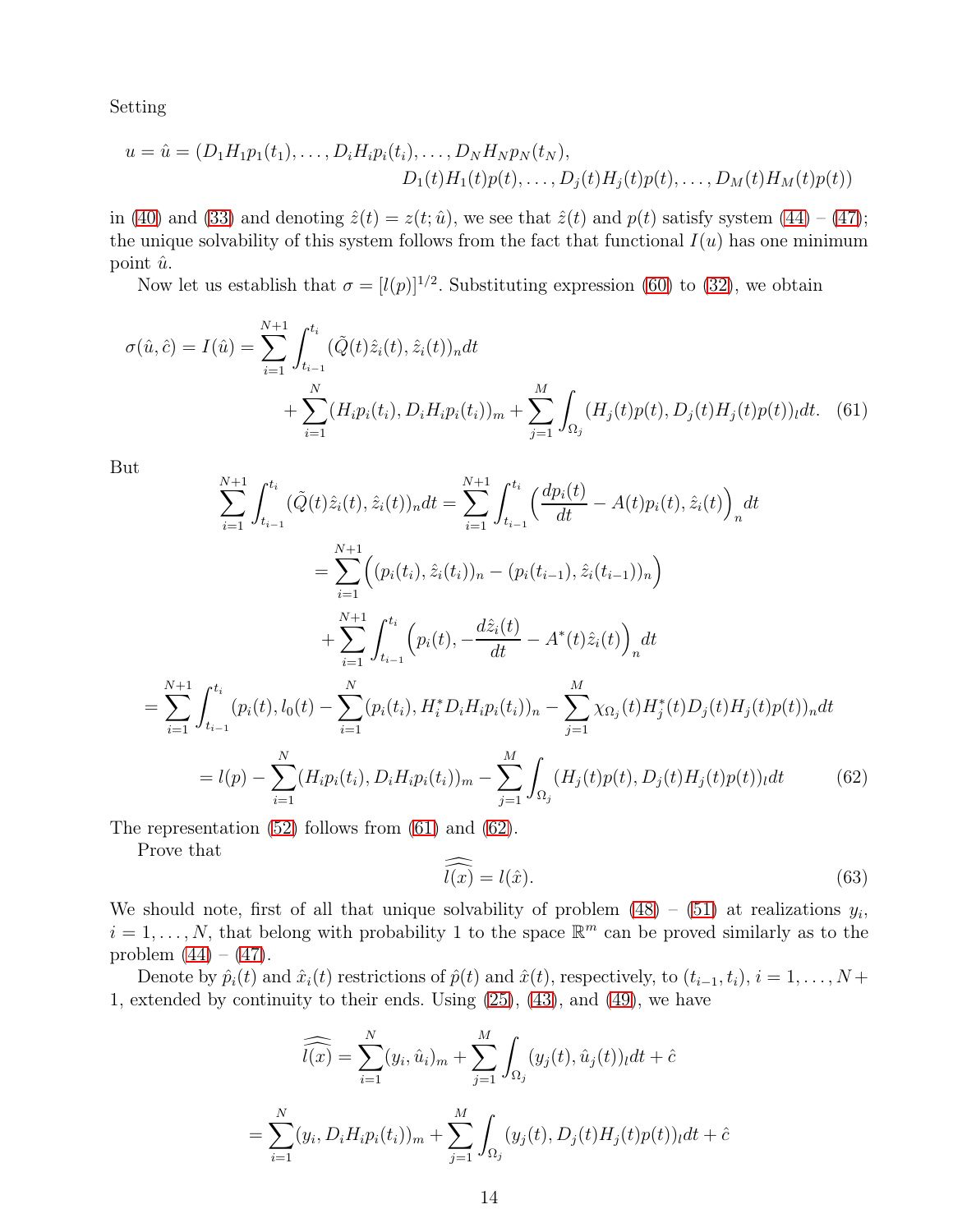$$
= \sum_{i=1}^{N} (H_i^* D_i y_i, p_i(t_i))_n + \int_0^T \sum_{j=1}^{M} \chi_{\Omega_j}(t) H_j^*(t) D_j(t) y_j(t), p(t))_l dt + \hat{c}
$$
  
\n
$$
= \sum_{i=1}^{N} \left( \hat{p}_i(t_i) - \hat{p}_i(t_{i+1}) + H_i^* D_i H_i \hat{x}_i(t_i), p_i(t_i) \right)_n + \int_0^T \left( B^*(t) \hat{z}(t), f_0(t) \right)_r dt
$$
  
\n
$$
+ \int_0^T \left( -\frac{d\hat{p}_i(t)}{dt} - A^*(t) \hat{p}_i(t) + \sum_{j=1}^{M} \chi_{\Omega_j}(t) H_j^*(t) D_j(t) H_j(t) \hat{x}(t), p_i(t) \right)_n dt
$$
(64)

<span id="page-14-0"></span>From  $(44) - (47)$  $(44) - (47)$  and  $(48) - (51)$  $(48) - (51)$ , we obtain

$$
\int_{0}^{T} \left( -\frac{d\hat{p}_{i}(t)}{dt} - A^{*}(t)\hat{p}_{i}(t), p(t) \right)_{l} dt = \sum_{i=1}^{N+1} \int_{t_{i-1}}^{t_{i}} \left( -\frac{d\hat{p}_{i}(t)}{dt} - A^{*}(t)\hat{p}_{i}(t), p_{i}(t) \right)_{n} dt
$$
\n
$$
= \sum_{i=1}^{N+1} \left( (\hat{p}_{i}(t_{i-1}), p_{i}(t_{i-1}))_{n} - (\hat{p}_{i}(t_{i}), p_{i}(t_{i}))_{n} \right) + \sum_{i=1}^{N+1} \int_{t_{i-1}}^{t_{i}} \left( \hat{p}_{i}(t), \frac{dp_{i}(t)}{dt} - A(t)p_{i}(t) \right)_{n} dt
$$
\n
$$
= (\hat{p}_{1}(t_{0}), p_{1}(t_{0}))_{n} + \sum_{i=2}^{N+1} (\hat{p}_{i}(t_{i-1}), p_{i}(t_{i-1}))_{n} - \sum_{i=1}^{N} (\hat{p}_{i}(t_{i}), p_{i}(t_{i}))_{n} - (\hat{p}_{N+1}(t_{N+1}), p_{N+1}(t_{N+1}))_{n}
$$
\n
$$
+ \sum_{i=1}^{N+1} \int_{t_{i-1}}^{t_{i}} \left( \hat{p}_{i}(t), \tilde{Q}(t)\hat{z}_{i}(t) \right)_{n} dt
$$
\n
$$
= \sum_{i=1}^{N} (\hat{p}_{i+1}(t_{i}), p_{i}(t_{i}))_{n} - \sum_{i=1}^{N} (\hat{p}_{i}(t_{i}), p_{i}(t_{i}))_{n} + \sum_{i=1}^{N+1} \int_{t_{i-1}}^{t_{i}} \left( \tilde{Q}(t)\hat{p}_{i}(t), \hat{z}_{i}(t) \right)_{n} dt
$$
\n
$$
= \sum_{i=1}^{N} (\hat{p}_{i+1}(t_{i}) - \hat{p}_{i}(t_{i}), p_{i}(t_{i}))_{n}
$$
\n
$$
+ \sum_{i=1}^{N+1} \int_{t_{i-1}}^{t_{i}} \left( \frac{d\hat{x}_{i}(t)}{dt} - A(t)\hat{x}_{i}(t), \hat{z}_{i}(t) \right)_{n} dt - \
$$

But

$$
\sum_{i=1}^{N+1} \int_{t_{i-1}}^{t_i} \left(\frac{d\hat{x}_i(t)}{dt} - A(t)\hat{x}_i(t), \hat{z}_i(t)\right)_n dt
$$
  
\n
$$
= \sum_{i=1}^{N+1} \left( (\hat{x}_i(t_i), \hat{z}_i(t_i))_n - (\hat{x}_i(t_{i-1}), \hat{z}_i(t_{i-1}))_n \right) + \sum_{i=1}^{N+1} \int_{t_{i-1}}^{t_i} \left( \hat{x}_i(t), -\frac{d\hat{z}_i(t)}{dt} - A^*(t)\hat{z}_i(t) \right)_n dt
$$
  
\n
$$
= \sum_{i=1}^{N} (\hat{x}_i(t_i), \hat{z}_i(t_i))_n - \sum_{i=2}^{N+1} (\hat{x}_i(t_{i-1}), \hat{z}_i(t_{i-1}))_n + \int_{t_0}^{T} (\hat{x}(t), l_0(t) - \sum_{j=1}^{M} \chi_{\Omega_j}(t) H_j^*(t) D_j(t) H_j(t) p(t))_n dt
$$
  
\n
$$
= l(\hat{x}) + \sum_{i=1}^{N} (\hat{x}_i(t_i), \hat{z}_i(t_i) - \hat{z}_{i+1}(t_i))_n - \sum_{j=1}^{M} \int_{\Omega_j} (\hat{x}(t), H_j^*(t) D_j(t) H_j(t) p(t))_n dt
$$
  
\n
$$
= l(\hat{x}) - \sum_{i=1}^{N} (\hat{x}_i(t_i), H_i^* D_i H_i p(t_i)))_n - \sum_{j=1}^{M} \int_{\Omega_j} (\hat{x}(t), H_j^*(t) D_j(t) H_j(t) p(t))_n dt.
$$
 (66)

<span id="page-14-1"></span>The representation [\(63\)](#page-13-2) follows from [\(64\)](#page-14-0)–[\(66\)](#page-14-1).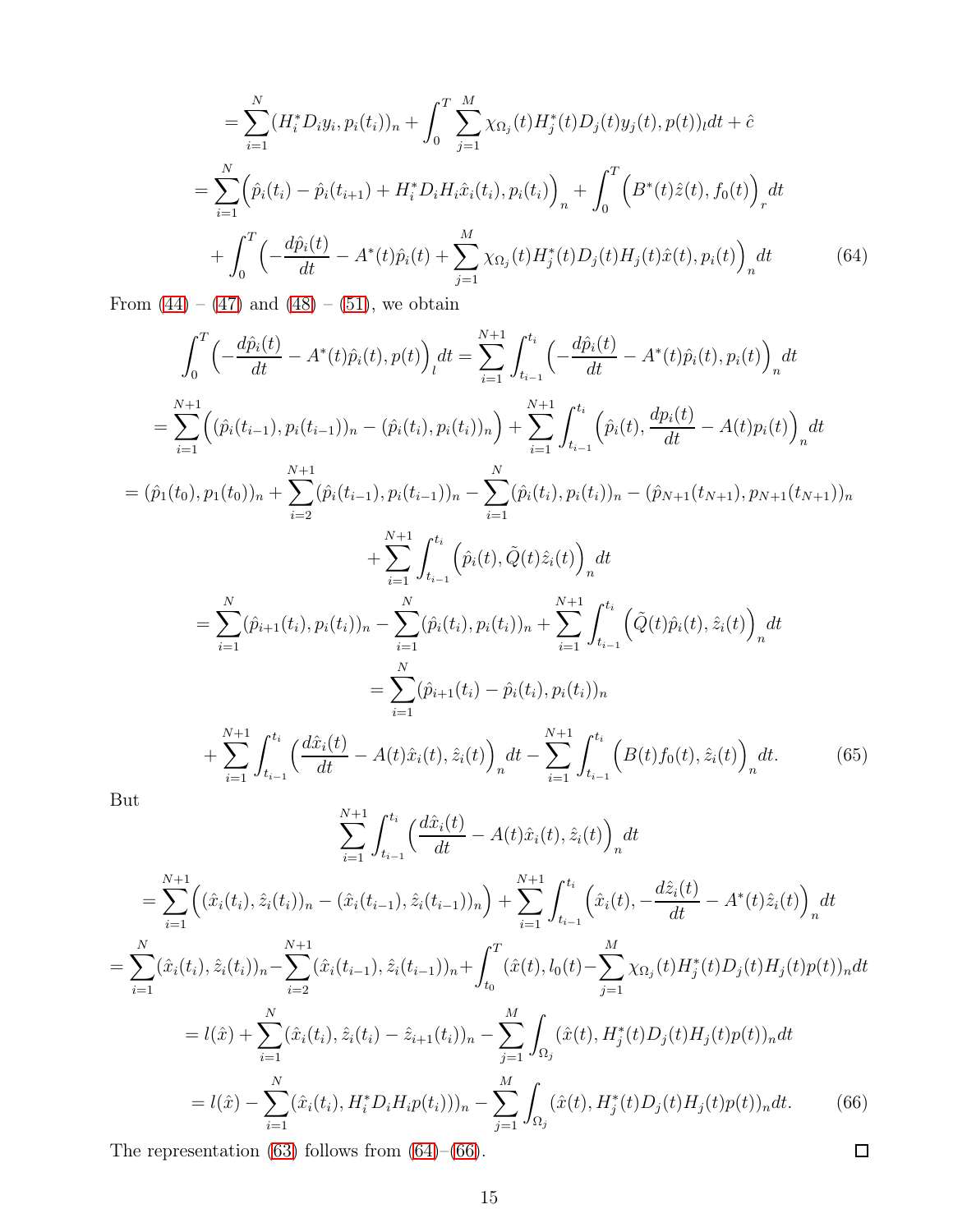If observations are only pointwise, i.e.,  $H_j(t) = 0$  and  $\xi_j(t) = 0$ ,  $j = 1, ..., M$ , in [\(20\)](#page-3-1), the systems that generate minimax estimates take the form

$$
-\frac{d\hat{z}(t)}{dt} = A^*(t)\hat{z}(t) + l_0(t), \quad t \in (0, T), \quad t \neq t_i,
$$
\n(67)

$$
\Delta \hat{z} \big|_{t=t_i} = H_i^* D_i H_i p(t_i), \quad i = 1, ..., N, \quad \hat{z}(T) = \hat{z}(0), \tag{68}
$$

<span id="page-15-4"></span>
$$
\frac{dp(t)}{dt} = A(t)p(t) + \tilde{Q}(t)\hat{z}(t), \quad t \in (0, T), \quad t \neq t_i,
$$
\n(69)

<span id="page-15-5"></span>
$$
\Delta p \big|_{t=t_i} = 0, \quad i = 1, \dots, N, \quad p(0) = p(T) \tag{70}
$$

and

$$
-\frac{d\hat{p}(t)}{dt} = A^*(t)\hat{p}(t), \quad t \in (0, T), \quad t \neq t_i,
$$
\n
$$
(71)
$$

$$
\Delta \hat{p} \big|_{t=t_i} = H_i^* D_i [H_i \hat{x}(t_i) - y_i], \quad i = 1, ..., N, \quad \hat{p}(T) = \hat{p}(0), \tag{72}
$$

$$
\frac{d\hat{x}(t)}{dt} = A(t)\hat{x}(t) + \tilde{Q}(t)\hat{p}(t) + B(t)f_0(t), \quad t \in (0, T), \quad t \neq t_i,
$$
\n(73)

$$
\Delta \hat{x} \big|_{t=t_i} = 0, \quad i = 1, \dots, N, \quad \hat{x}(0) = \hat{x}(T), \tag{74}
$$

respectively. Show that in the case the determination of functions  $p(t)$  and  $\hat{z}(t)$  from  $(44) - (47)$  $(44) - (47)$ can be reduced to solving some system of linear algebraic equations. To do this, let us represent function  $\hat{z}(t)$  in the form

<span id="page-15-3"></span>
$$
\hat{z}(t) = z(t; \hat{u}) = \bar{z}^{(0)}(t) + \sum_{i=1}^{N} \bar{z}^{(i)}(t; \hat{u}),
$$
\n(75)

where functions  $\bar{z}^{(0)}(t)$  and  $\bar{z}^{(i)}(t;u)$ ,  $i=1,\ldots,N$ , solve the problems

$$
-\frac{d\bar{z}^{(0)}(t)}{dt} = A^*(t)\bar{z}^{(0)}(t) + l_0(t), \quad t \in (0, T), \quad \bar{z}^{(0)}(T) = \bar{z}^{(0)}(0),
$$

and

$$
-\frac{d\bar{z}^{(i)}(t;\hat{u})}{dt} = A^*(t)\bar{z}^{(i)}(t;\hat{u}), \quad t \in (0,T), \quad t \neq t_i,
$$
  

$$
\bar{z}^{(i)}(t_i + 0;\hat{u}) - \bar{z}^{(i)}(t_i;\hat{u}) = H_i^*\hat{u}_i, \quad \bar{z}^{(i)}(T;\hat{u}) = \bar{z}^{(i)}(0;\hat{u}),
$$

respectively. It is easy to see that

<span id="page-15-0"></span>
$$
\bar{z}^{(0)}(t) = Z(t)(E_n - Z(T))^{-1} \int_0^T Z(T)Z^{-1}(s)l(s) ds + \int_0^t Z(t)Z^{-1}(s)l(s), \tag{76}
$$

<span id="page-15-1"></span>
$$
\bar{z}^{(i)}(t; \hat{u}) = Z(t)M_i(t)Z^{-1}(t_i)H_i^* \hat{u}_i,
$$
\n(77)

where  $Z(t) = [X^*(t)]^{-1}$ ,  $M_i(t) = (E_n - Z(T))^{-1}Z(T) + \chi_{(t_i,T)}(t)E_n$ ,  $\chi_{(t_i,T)}(t)$  is the characteristic function of the interval  $(t_i, T)$ .

In fact,  $(76)$  is the direct corollary of the Cauchy formula. For proof of  $(77)$ , we note that if  $0 < t < t_i$  then  $\langle i \rangle$ 

<span id="page-15-2"></span>
$$
\bar{z}^{(i)}(t; \hat{u}) = Z(t)\bar{z}^{(i)}(0; \hat{u})
$$
\n(78)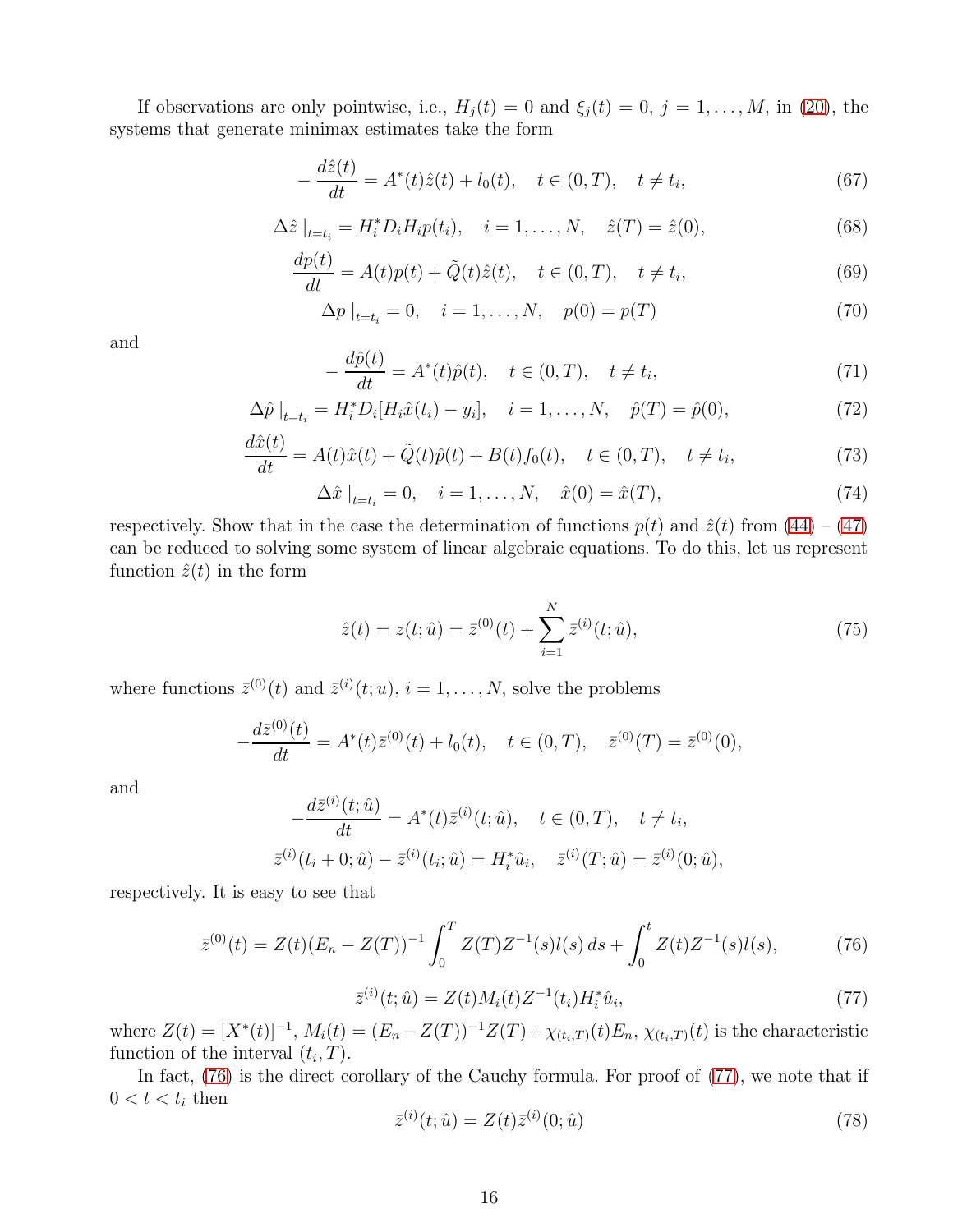and  $\bar{z}^{(i)}(t_i - 0; \hat{u}) = Z(t_i)\bar{z}^{(i)}(0; \hat{u})$ . If  $t_i < t < T$  then

$$
\bar{z}^{(i)}(t; \hat{u}) = Z(t)Z^{-1}(t_i)\bar{z}^{(i)}(t_i + 0; \hat{u}) = Z(t)Z^{-1}(t_i)(\bar{z}^{(i)}(t_i - 0; \hat{u}) + H_i^* \hat{u}_i)
$$
  
\n
$$
= Z(t)Z^{-1}(t_i)Z(t_i)\bar{z}^{(i)}(0; \hat{u}) + Z(t)Z^{-1}(t_i)H_i^* \hat{u}_i
$$
  
\n
$$
= Z(t)\bar{z}^{(i)}(0; \hat{u}) + Z(t)Z^{-1}(t_i)H_i^* \hat{u}_i.
$$
\n(79)

Setting in [\(79\)](#page-16-0)  $t = T$  we find

<span id="page-16-0"></span>
$$
\bar{z}^{(i)}(T; \hat{u}) = Z(T)\bar{z}^{(i)}(0; \hat{u}) + Z(T)Z^{-1}(t_i)H_i^* \hat{u}_i
$$

Due to the equality  $\bar{z}^{(i)}(T; \hat{u}) = \bar{z}^{(i)}(0; \hat{u})$ , it follows from here that

$$
\bar{z}^{(i)}(0; \hat{u}) = Z(T)\bar{z}^{(i)}(0; \hat{u}) + Z(T)Z^{-1}(t_i)H_i^* \hat{u}_i
$$

and

$$
\bar{z}^{(i)}(0; \hat{u}) = (E_n - Z(T))^{-1} Z(T) Z^{-1}(t_i) H_i^* \hat{u}_i.
$$

Substituting this expression into [\(78\)](#page-15-2) and [\(79\)](#page-16-0), we obtain

<span id="page-16-1"></span>
$$
\bar{z}^{(i)}(t; \hat{u}) = Z(t)(E_n - Z(T))^{-1}Z(T)Z^{-1}(t_i)H_i^* \hat{u}_i, \quad \text{if} \quad 0 < t < t_i \tag{80}
$$

and

<span id="page-16-2"></span>
$$
\bar{z}^{(i)}(t; \hat{u}) = Z(t)[(E_n - Z(T))^{-1}Z(T) + E_n]Z^{-1}(t_i)H_i^* \hat{u}_i, \quad \text{if} \quad t_i < t < T. \tag{81}
$$

Combining  $(80)$ , and  $(81)$  we get  $(77)$ .

Further, using the Cauchy formula, [\(75\)](#page-15-3), [\(76\)](#page-15-0), and [\(77\)](#page-15-1) we obtain from equations [\(69\)](#page-15-4) and [\(70\)](#page-15-5) that

<span id="page-16-4"></span>
$$
p(t) = X(t)(E - X(T))^{-1} \int_0^T X(T)X^{-1}(s)\tilde{Q}(s)z(s) ds + \int_0^t X(t)X^{-1}(s)l(s)\tilde{Q}(s)z(s) ds
$$
(82)  

$$
= X(t)(E - X(T))^{-1} \int_0^T X(T)X^{-1}(s)\tilde{Q}(s)\bar{z}^{(0)}(s) ds + \int_0^t X(t)X^{-1}(s)l(s)\tilde{Q}(s)\bar{z}^{(0)}(s) ds
$$

$$
+ X(t)(E - X(T))^{-1}X(T) \sum_{k=1}^N \int_0^T X^{-1}(s)\tilde{Q}(s)Z(s)M_k(s) ds Z^{-1}(t_k)H_k^* \hat{u}_k
$$

$$
+ X(t) \sum_{k=1}^N \int_0^t X^{-1}(s)\tilde{Q}(s)Z(s)M_k(s) ds Z^{-1}(t_k)H_k^* \hat{u}_k
$$

$$
= X(t)C_0(t) + X(t) \sum_{k=1}^N [(E - X(T))^{-1}X(T)C_k(T) + C_k(t)]Z^{-1}(t_k)H_k^* \hat{u}_k,
$$
(83)

where

<span id="page-16-3"></span>
$$
C_0(t) = (E - X(T))^{-1} \int_0^T X(T)X^{-1}(s)\tilde{Q}(s)\bar{z}^{(0)}(s) ds + \int_0^t X^{-1}(s)l(s)\tilde{Q}(s)\bar{z}^{(0)}(s) ds,
$$
  

$$
C_k(t) = \int_0^t X^{-1}(s)\tilde{Q}(s)Z(s)M_k(s) ds.
$$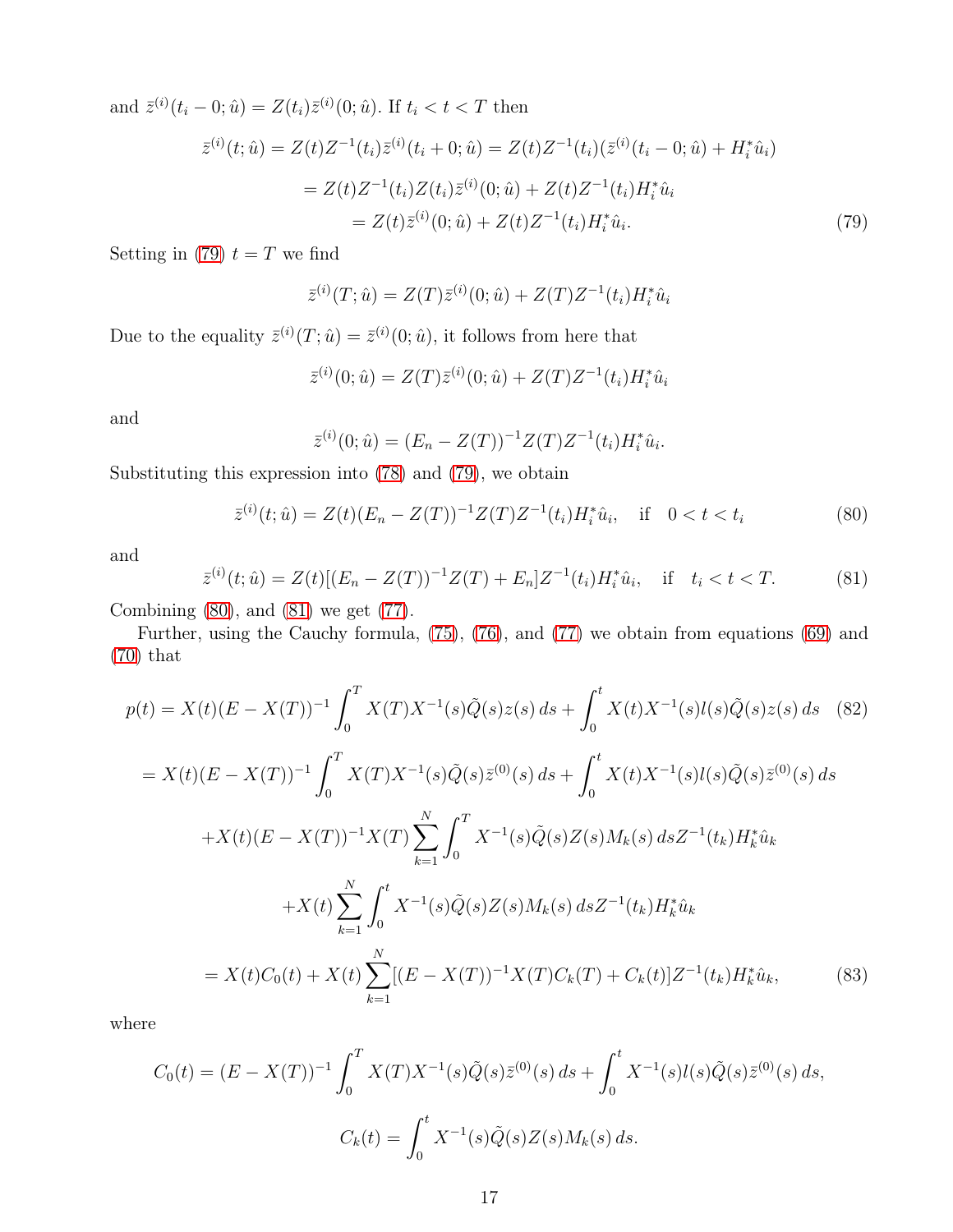Setting in [\(83\)](#page-16-3)  $t = t_i$  and  $\hat{u}_k = D_k H_k p(t_k)$ ,  $i = 1, \ldots, N$ ,  $k = 1, \ldots, N$ , we arrive at the following system of linear algebraic equations for determination of unknown quantities  $p(t_i)$ :

$$
p(t_i) = X(t_i)C_0(t_i) + X(t_i)\sum_{k=1}^{N} [(E - X(T))^{-1}X(T)C_k(T) + C_k(t_i)]Z^{-1}(t_k)H_kD_kH_kp(t_k)
$$

or

<span id="page-17-8"></span>
$$
p(t_i) + \sum_{k=1}^{N} \alpha_{ik} p(t_k) = b_i, \quad i = 1, ..., N,
$$
\n(84)

where

$$
\alpha_{ik} = -X(t_i) \sum_{k=1}^{N} [(E - X(T))^{-1} X(T) C_k(T) + C_k(t_i)] Z^{-1}(t_k) H_k^* D_k H_k, \quad b_i = X(t_i) C_0(t_i).
$$

Finding  $p(t_i)$  from [\(84\)](#page-17-8) we determine  $\hat{u}_i$ ,  $\bar{z}^{(i)}(t;\hat{u})$ ,  $i = 1, \ldots, N$ ,  $\bar{z}^{(0)}(t)$ ,  $\hat{z}(t)$ ,  $p(t)$ , and c according to [\(43\)](#page-10-6), [\(77\)](#page-15-1), [\(76\)](#page-15-0), [\(75\)](#page-15-3), and [\(82\)](#page-16-4), respectively.

In a similar way we can deduce a system of linear algebraic equations via whose solution the functions  $\hat{x}(t)$  and  $\hat{p}(t)$  satisfying  $(48) - (51)$  $(48) - (51)$  are expressed.

# References

- <span id="page-17-0"></span>[1] Nakonechnyi, O.G., Minimax Estimates in Systems with Distributed Parameters, Preprint 79 Acad. Sci. USSR, Inst. Cybernetics, Kyiv, 1979, 55 p.
- <span id="page-17-1"></span>[2] Kirichenko, N.F., Nakonechnyi, O.G., A Minimax Approach to Recurrent Estimation of the States of Linear Dynamical Systems, Kibernetika, no 4, 1977, pp. 52-55.
- <span id="page-17-2"></span>[3] Kurzhanskii, A.B.: Control and Observation under Uncertainties. Nauka, Moscow (1977)
- <span id="page-17-7"></span>[4] Kurzhanski, A.B., Valyi I., Ellipsoidal Calculus for Estimation and Control, Birkhauser, Boston, 1997.
- [5] Badriev, I.B., Karchevsky, M.M.: Duality methods in applied problems. Publ. of Kazan State University, Kazan (1987)
- <span id="page-17-6"></span><span id="page-17-3"></span>[6] Balakrishnan, A.V.: Applied Functional Analysis. Second Edition. Springer-Verlag (1981)
- [7] Hartman P. Ordinary differential equations (SIAM, 2002)
- [8] Yakubovich V.A., Starzhinskii V.M. Linear Differential Equations With Periodic Coefficients, volume 1. John Wiley&Sons (1975)
- <span id="page-17-5"></span>[9] Bainov Drumi, Simeonov Pavel. Impulsive Differential Equations Periodic Solutions and Applications, John Wiley&Sons(1993)
- <span id="page-17-4"></span>[10] Samoilenko A.M., Perestyuk N.A. Impulsive differential equations, World Scientific (1995)
- [11] Hutson, V., Pym, J., Cloud, M.: Applications of Functional Analysis and Operator Theory: Second Edition. Elsevier, Amsterdam (2005)